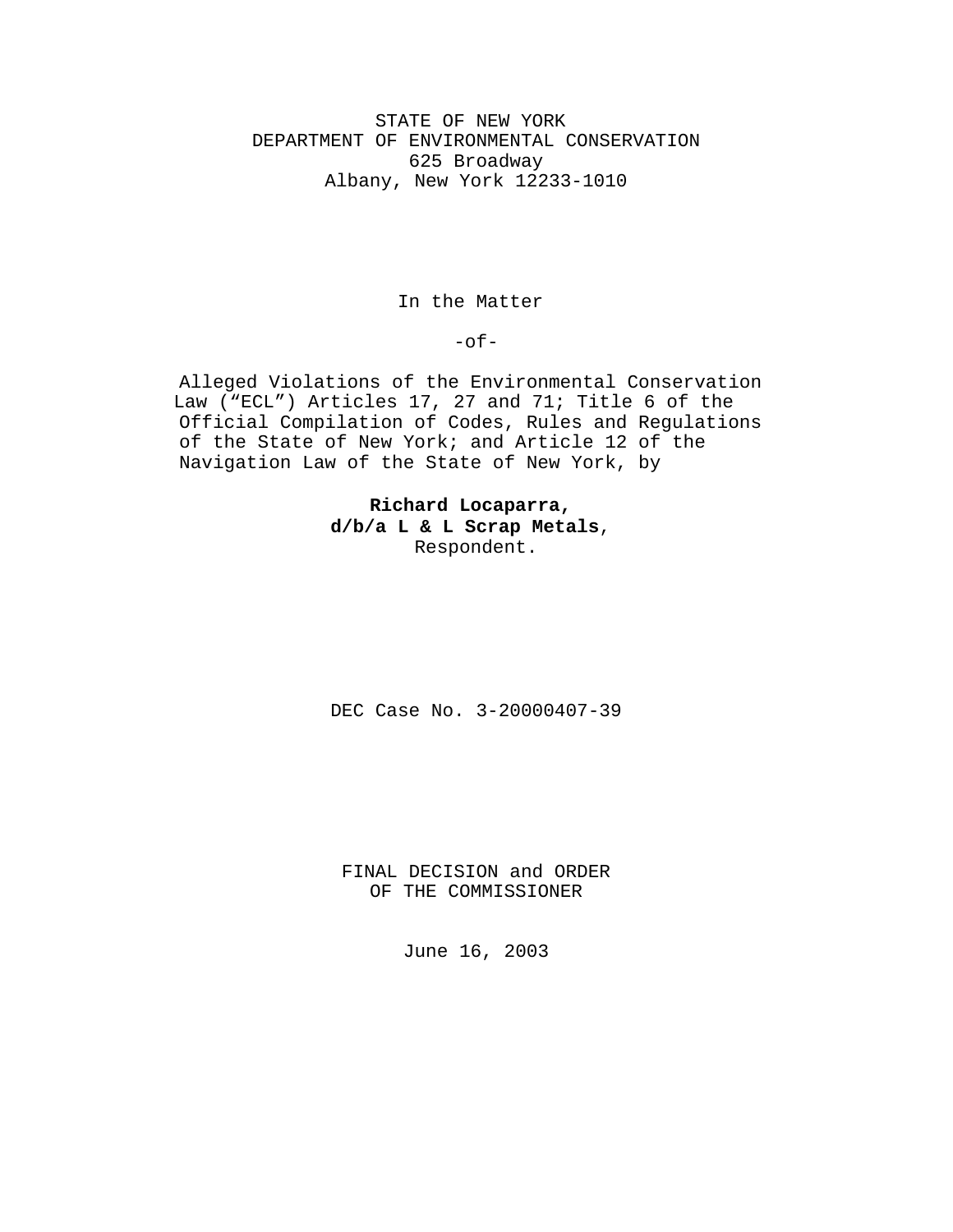#### **FINAL DECISION AND ORDER OF THE COMMISSIONER**

In this administrative enforcement proceeding commenced pursuant to 6 NYCRR Part 622, Department of Environmental Conservation Staff ("Staff") moves for an order without hearing pursuant to 6 NYCRR 622.12 holding respondent Richard Locaparra liable for violations alleged in the three causes of action stated in its complaint and imposing a civil penalty. ALJ Buhrmaster, in his hearing report, recommends, among other things, that respondent be held liable for violations alleged in a portion of the first and third causes of action, that the second cause of action and the remainder of the first and third causes of action be dismissed, that remediation be directed and that a civil penalty in the amount of \$7,500 be assessed. For the reasons that follow, I adopt the ALJ's report and recommendations in part.

### Liability

I adopt in full the ALJ's "Findings of Fact" and will not repeat them here. In sum, this proceeding involves the discharge of petroleum (oil and gasoline) at respondent's car crushing and scrap metal business in Peekskill, New York. In its complaint, Staff alleged three causes of action: (1) that respondent discharged waste automotive fluids, including oil and gasoline, into the waters of the State in violation of ECL § 17-0501 and 6

-2-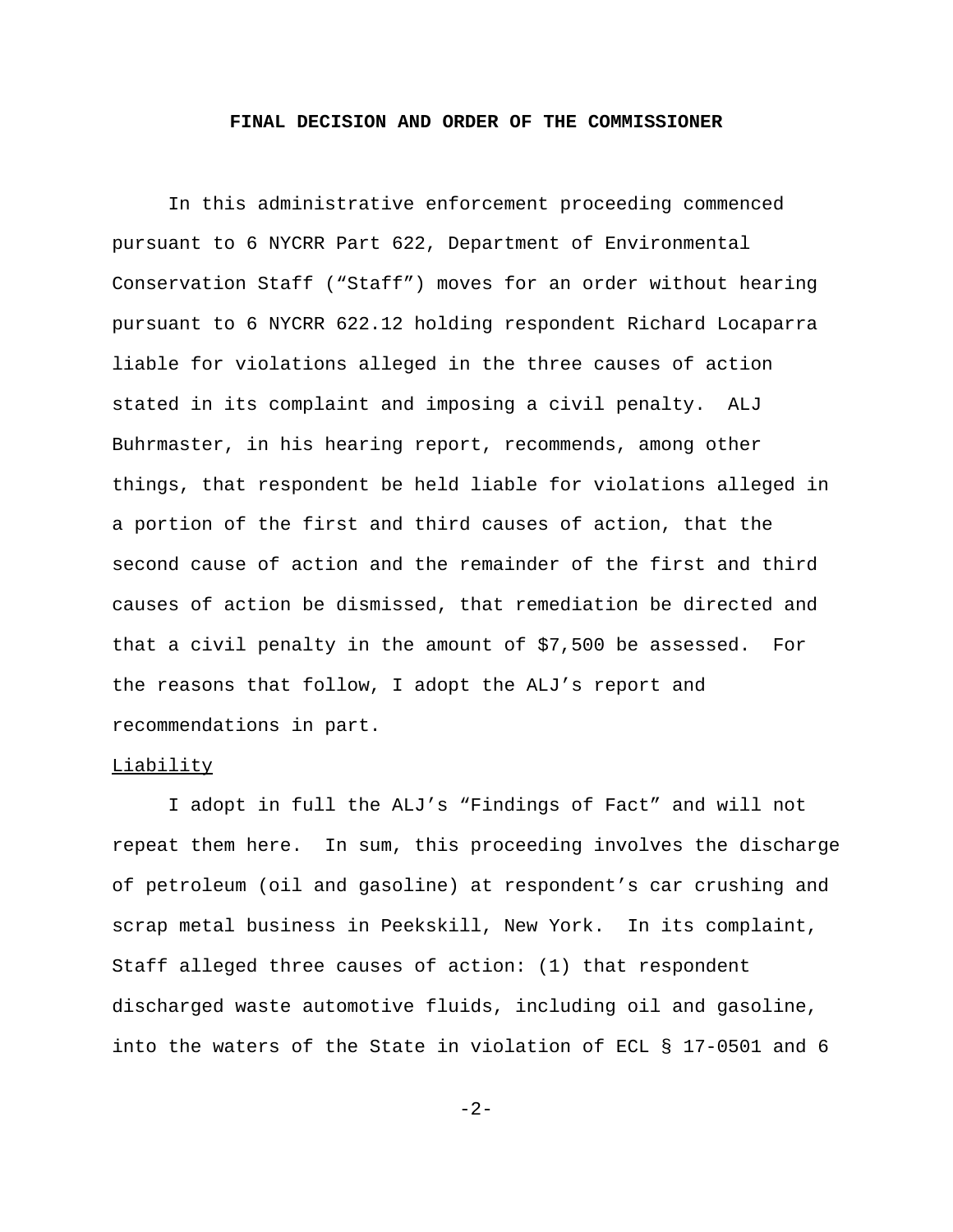NYCRR 703.6; (2) that respondent discharged pollutants into State waters without a SPDES permit in violation of ECL § 17-0803 and 6 NYCRR 751.1; and (3) that respondent discharged petroleum in violation of Navigation Law § 173. Each cause of action alleged that the discharges occurred on two separate occasions, March 14 and March 20, 2000.

In support of its motion for an order without hearing on the entire complaint, Staff relied on a certificate of disposition issued by the Peekskill City Court showing that respondent was convicted of two misdemeanors -- criminal violations of ECL § 71-2710 and ECL § 17-0501 -- resulting from a petroleum spill on March 14, 2000 at respondent's site. Staff contends that respondent's criminal conviction in the Peekskill City Court establishes that the facts alleged here occurred and, therefore, it is entitled to an order without hearing on all three causes alleged in the complaint. Staff took the position that the standard of proof required for a criminal conviction -- "proof beyond a reasonable doubt" -- is more burdensome than the standard involved in this administrative proceeding.

Staff brings this motion for an order without hearing pursuant to 6 NYCRR 622.12. That provision is governed by the same principles that govern summary judgment pursuant to CPLR 3212. Section 622.12(d) provides that a contested motion for an order without hearing will be granted if, upon all the papers and

 $-3-$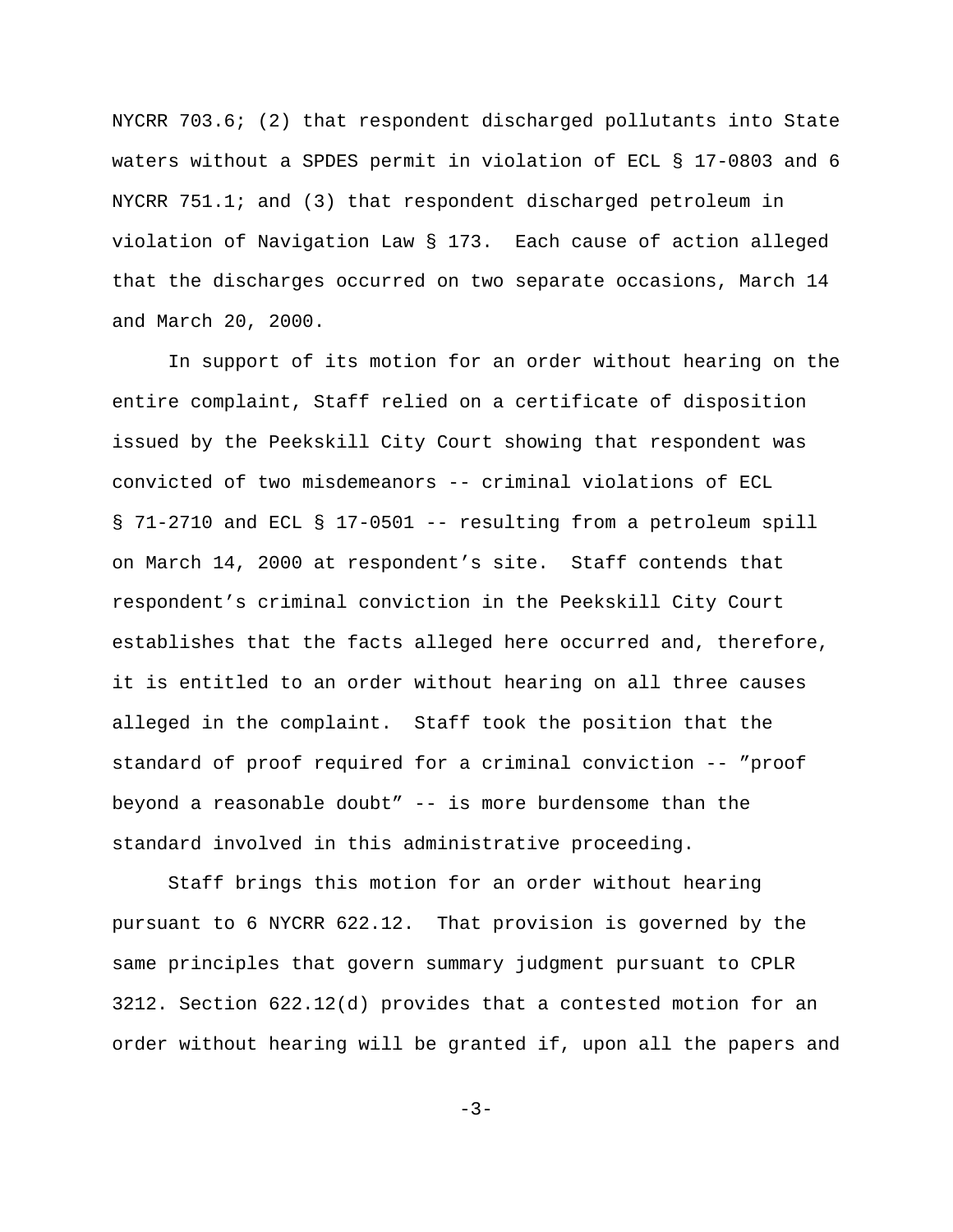proof filed, the cause of action or defense is established sufficiently to warrant granting summary judgment under the CPLR in favor of any party.

The moving party on a summary judgment motion has the burden of establishing "his cause of action or defense 'sufficiently to warrant the court as a matter of law in directing judgment' in his favor (CPLR 3212, subd  $[b]$ )." $^1$  The moving party carries this burden by submitting evidence sufficient to demonstrate the absence of any material issues of fact.<sup>2</sup> The affidavit may not consist of mere conclusory statements but must include specific evidence establishing a prima facie case with respect to each element of the cause of action that is the subject of the motion. Similarly, a party responding to a motion for summary judgment may not merely rely on conclusory statements and denials but must lay bare its proof.<sup>3</sup> The failure of a responding party to deny a fact alleged in the moving papers, constitutes an admission of the fact.<sup>4</sup>

Pursuant to the CPLR, where liability with respect to a particular cause of action is established as a matter of law, but

<sup>2</sup>See Alvarez v Prospect Hospital, 68 NY2d 320, 324 (1986).

<sup>4</sup>See Kuehne & Nagel, Inc. v Baiden, 36 NY2d 539, 544 (1975).

<sup>&</sup>lt;sup>1</sup>Friends of Animals v Associated Fur Mfrs., Inc., 46 NY2d 1065, 1067 (1979).

<sup>&</sup>lt;sup>3</sup>See Hanson v Ontario Milk Producers Coop., Inc., 58 Misc 2d 138, 141-142 (Sup Ct, Oswego County 1968).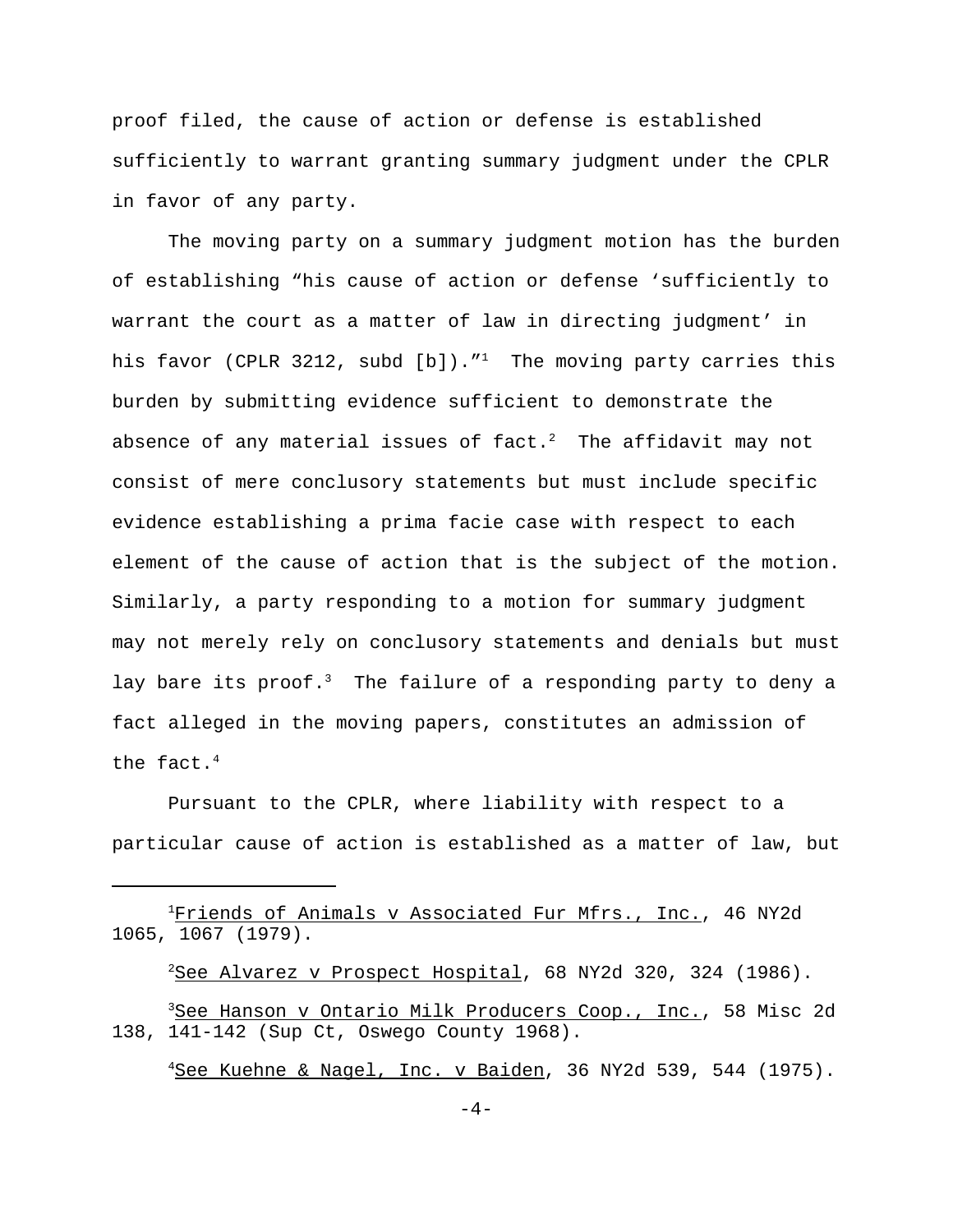triable issues of fact remain concerning the amount or extent of damages, summary judgment may be granted on the issue of liability only.<sup>5</sup> The Department's regulation expressly recognizes this possibility.6 Similarly, both the CPLR and the regulation provide that where liability is determined with respect to one or more causes of action, but not all, summary judgment may be granted as to the causes of action established as a matter of law, leaving for a hearing the unresolved causes of action for which triable issues of fact remain.<sup>7</sup>

Here, Staff moved for summary judgment on the entire complaint, that is, on both the issue of liability and the issue of remedy (penalty/remediation) on all three causes of action alleged in the complaint. In support of its motion for summary judgment on the entire complaint, Staff relies on respondent's criminal conviction to satisfy all the essential elements of the three charges and the remedy sought. Staff correctly relied on the criminal conviction to establish a portion of the first cause of action.

A party convicted of a crime will, in a subsequent civil proceeding involving the same occurrence, be collaterally estopped from disputing the underlying facts already proven in

 $5$ See CPLR 3212(c).  $6$  See 6 NYCRR 622.12(f).

 $7$ See CPLR 3212(e); 6 NYCRR 622.12(d).

 $-5-$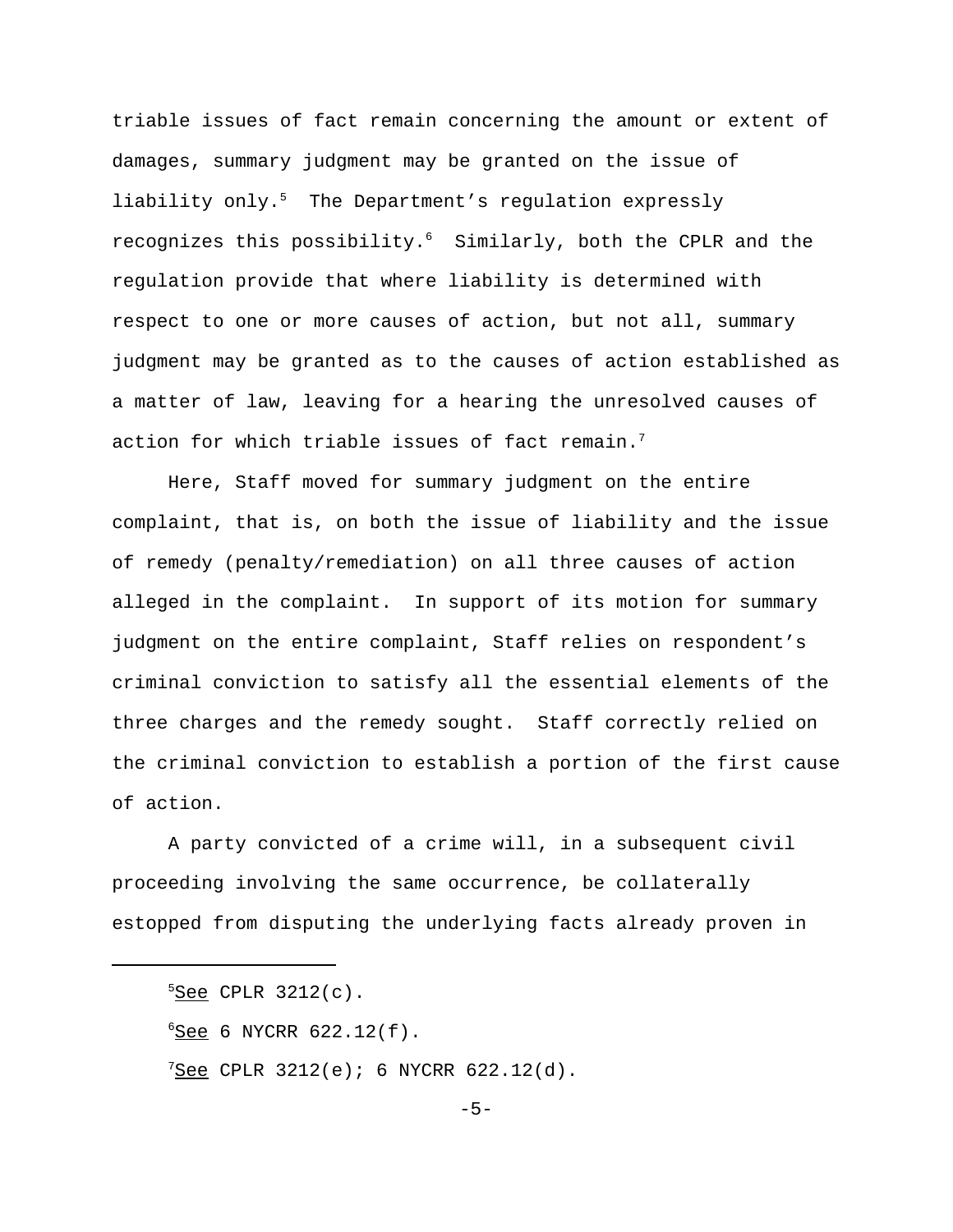the criminal case. $8$  For the principle of collateral estoppel, or issue preclusion, to apply, there must be an identity of issue which has necessarily been decided in the prior action, and the party to be estopped must have had a full and fair opportunity to litigate the issue. $9$ 

In this case, a portion of the first cause of action alleged here was necessarily established in the criminal proceeding. All of the elements of a violation by respondent on March 14, 2000 of ECL § 17-0501 were established beyond a reasonable doubt in the Peekskill City Court. Moreover, respondent had a full and fair opportunity to litigate those issues. Therefore, respondent is collaterally estopped from disputing his violation of the statute in this civil proceeding. Accordingly, I adopt the ALJ's conclusion that respondent violated ECL § 17-0501 on March 14, 2000 and, therefore, that Staff is entitled to judgment as a matter of law on the issue of liability on that portion of the first cause of action.

The third cause of action alleges the violation of Navigation Law § 173, which provides that the discharge of petroleum is prohibited. I adopt the ALJ's determination that Staff made out a prima facie case as to the discharge of

<sup>9</sup>See Gilberg v Barbieri, 53 NY2d 285, 291 (1981).

<sup>8</sup>See S.T. Grand, Inc. v City of New York, 32 NY2d 300 (1973).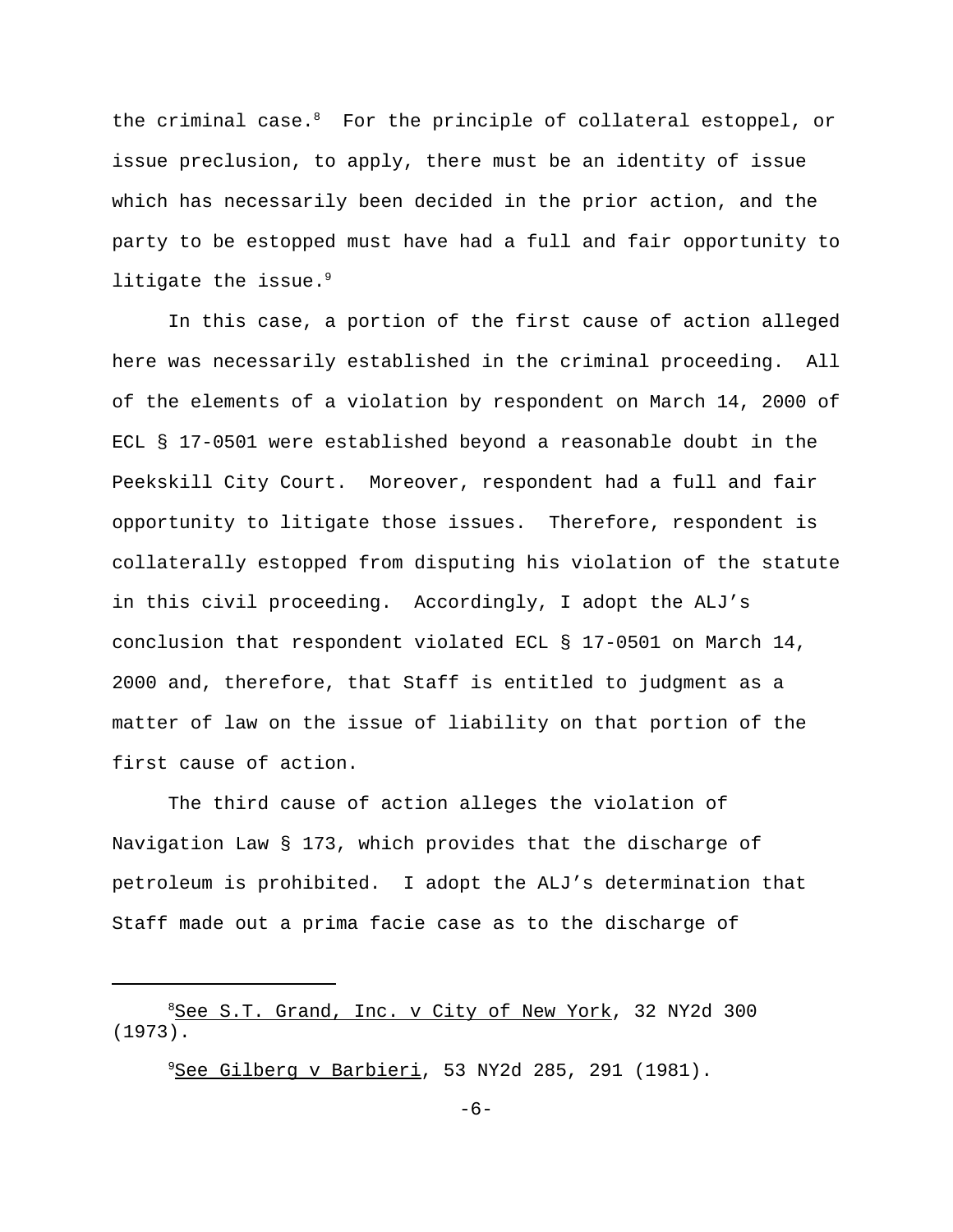petroleum on March 14, 2000, in violation of Navigation Law § 173, by the detailed descriptions of the spilled petroleum contained in the affidavits submitted in support of the motion. These descriptions were not controverted by respondent in his response to the motion and, therefore, are deemed admitted by respondent. In the alternative, liability for this violation was also established by the facts litigated and necessarily decided in respondent's criminal proceeding. Although respondent was not criminally charged or convicted under the Navigation Law in the criminal proceeding, it is undisputed that the substance respondent was found to have discharged was petroleum. Accordingly, I approve the reasoning of the ALJ with respect to liability on a portion of the third cause of action, and adopt the ALJ's determination that on March 14, 2000, respondent violated Navigation Law § 173.

I also adopt the ALJ's reasoning and conclusion that Staff failed to demonstrate prima facie entitlement to an order without hearing on the second cause of action (the discharge of pollutants to the state's waters without a SPDES permit) and, therefore, Staff's motion for an order without hearing on that cause of action should be denied. As the ALJ noted, Staff produced no evidence that respondent was not issued a SPDES permit. Moreover, Staff's reliance on the criminal conviction is unavailing. Nothing in the record indicates that the lack of a

-7-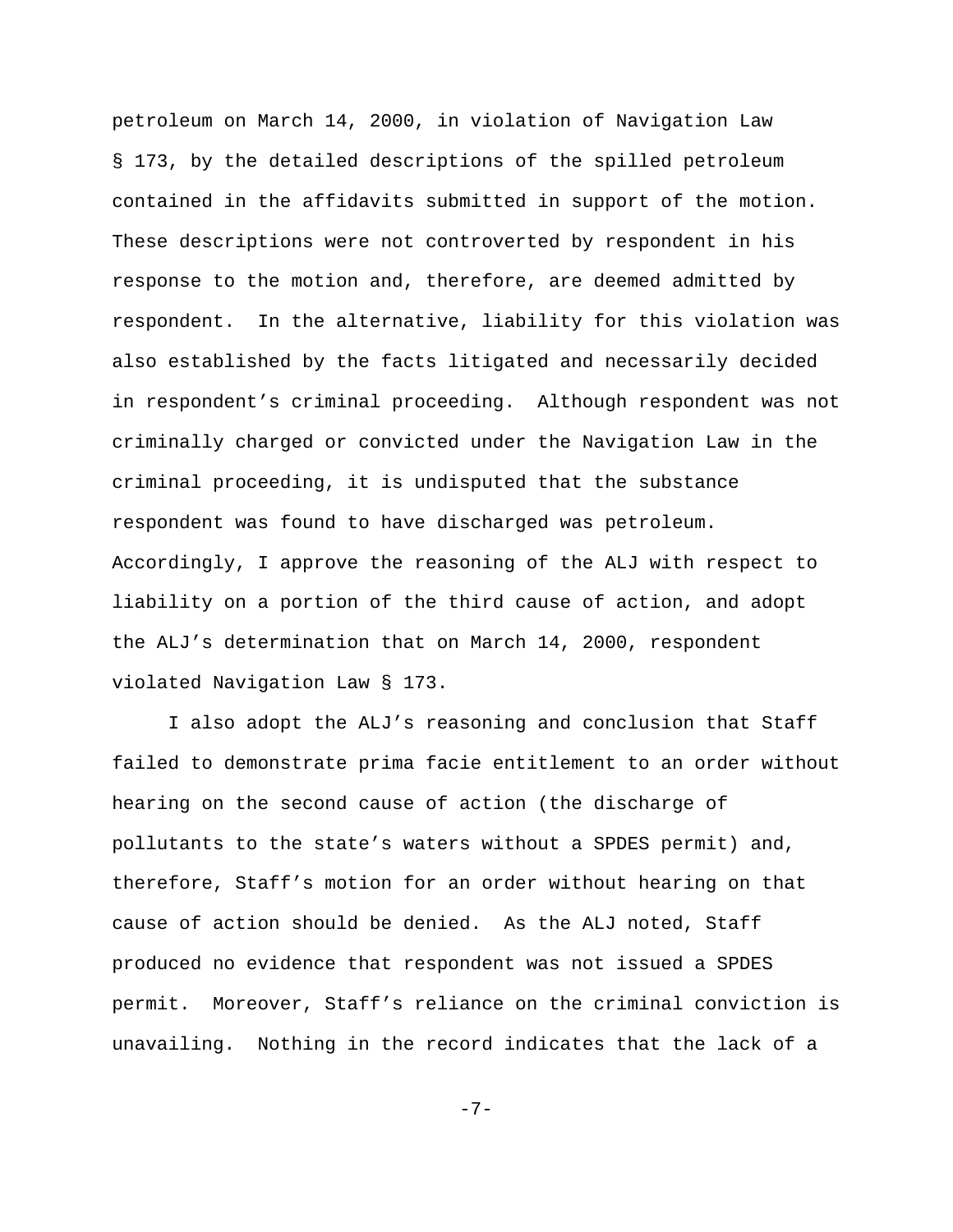SPDES permit was litigated and necessarily decided in the criminal proceeding. Therefore, Staff failed to establish entitlement to judgment as a matter of law on the second cause of action.

I also adopt the ALJ's reasoning and conclusion that Staff failed to demonstrate prima facie entitlement to summary judgment on the remainder of the first and third causes of action that alleged ECL and Navigation Law violations on March 20, 2000. Nothing in the affirmation or affidavits submitted in support of the motion indicates that any violations occurred on March 20, 2000. Moreover, violations on March 20, 2000, were not established in the criminal proceeding. Accordingly, I agree that Staff's motion as to the remainder of the first and third causes of action should be denied.

I do not agree, however, that dismissal of the second cause and the remainder of the first and third causes of action is warranted on this record. Summary judgment may be granted to a non-moving party if a search of the record reveals the non-moving party's entitlement to judgment as a matter of law.<sup>10</sup> Here, a search of the record fails to reveal evidence that respondent was issued a SPDES permit or that no violations occurred on March 20. Therefore, the remainder of the first and third causes of action stemming from violations allegedly occurring on March 20, and the

-8-

 $^{10}$ See CPLR 3212(b).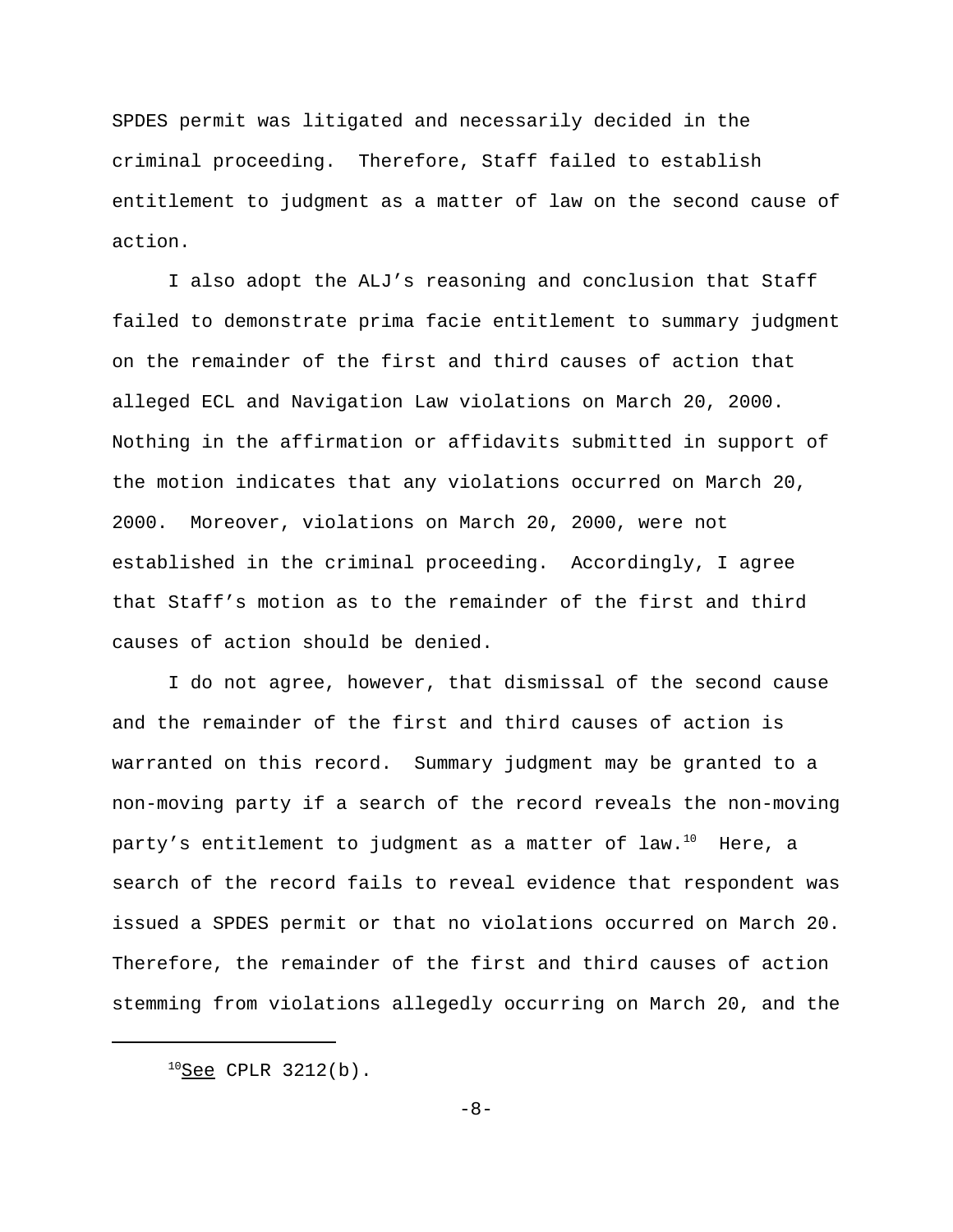second cause of action alleging violations occurring on both dates, will not be dismissed and are continued.

## Civil Penalty and Remediation

By moving for an order without hearing on its entire complaint, Staff carried the burden of establishing prima facie entitlement to summary judgment as a matter of law, not only on liability but also on the penalty sought. However, the record presented here lacks a well documented analysis and relevant evidence supporting Staff's recommended penalty of \$110,000, \$100,000 of which would be suspended, presumably upon a timely and successful remediation. The Department's Civil Penalty Policy provides that in an adjudicatory hearing, Department Staff should request a specific penalty amount, and should provide an explanation of how that amount was determined, with reference to the potential statutory maximum, the DEC Civil Penalty Policy, any program-specific guidance documents, other similar cases and, if relevant, any aggravating and mitigating circumstances Staff considered.11

The DEC Civil Penalty Policy also sets forth various components to be considered by Staff in assessing civil penalties. Many of these components are fact based, including the economic benefit of non-compliance, the gravity of the

 $11$ NYSDEC, Civil Penalty Policy, IV(1), June 20, 1990.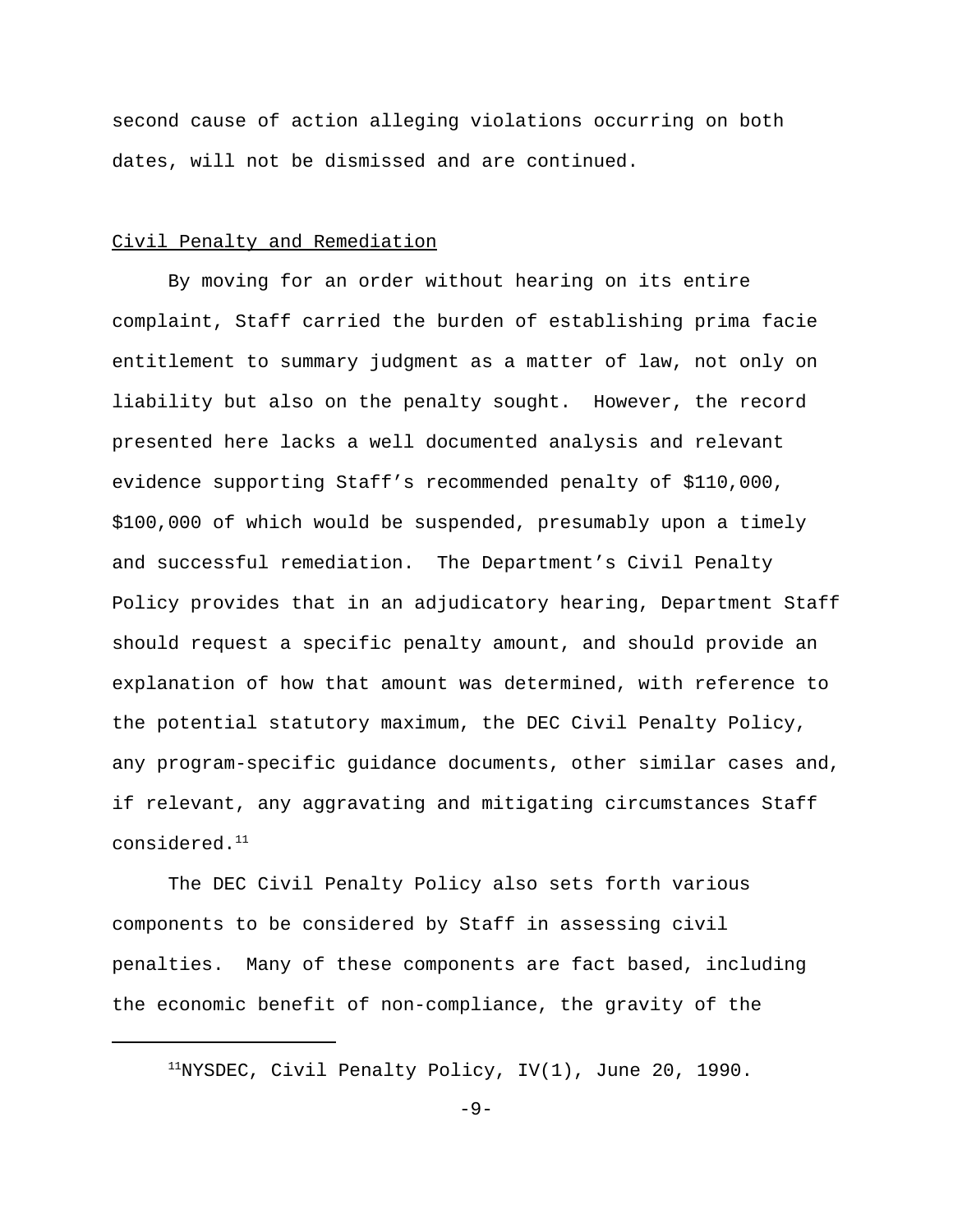violation, culpability, violator cooperation, history of noncompliance and ability to pay. $12$  Because no information or evidence regarding many of these components was provided in Staff's supporting papers in this case warranting the penalty sought, the ALJ properly declined to grant, as a matter of law, the entire penalty sought. Instead, the ALJ appropriately assessed the \$7,500 penalty based upon the record before him. Accordingly, I adopt the ALJ's recommendation with respect to the amount of the penalty.

However, I do not agree with the ALJ that this penalty be allocated to the first cause of action only. As an initial matter, I, like the ALJ, reach no conclusion concerning the Commissioner's authority to assess penalties under Article 12 of the Navigation Law. The issue was not raised by the parties and is not properly before me. Moreover, I do not adopt the suggestion of the ALJ that the third cause of action be considered redundant of the first. This question also was not argued by the parties in this proceeding and is therefore not before me. $13$  The penalty assessed in this case is entirely supported and justified by either the ECL §17-0501 or Navigation Law § 173 violations, or both.

 $12$ See id.

 $13$ For similar reasons, I reject the ALJ's conclusion that any "redundancy" provides a basis for dismissing the second cause of action.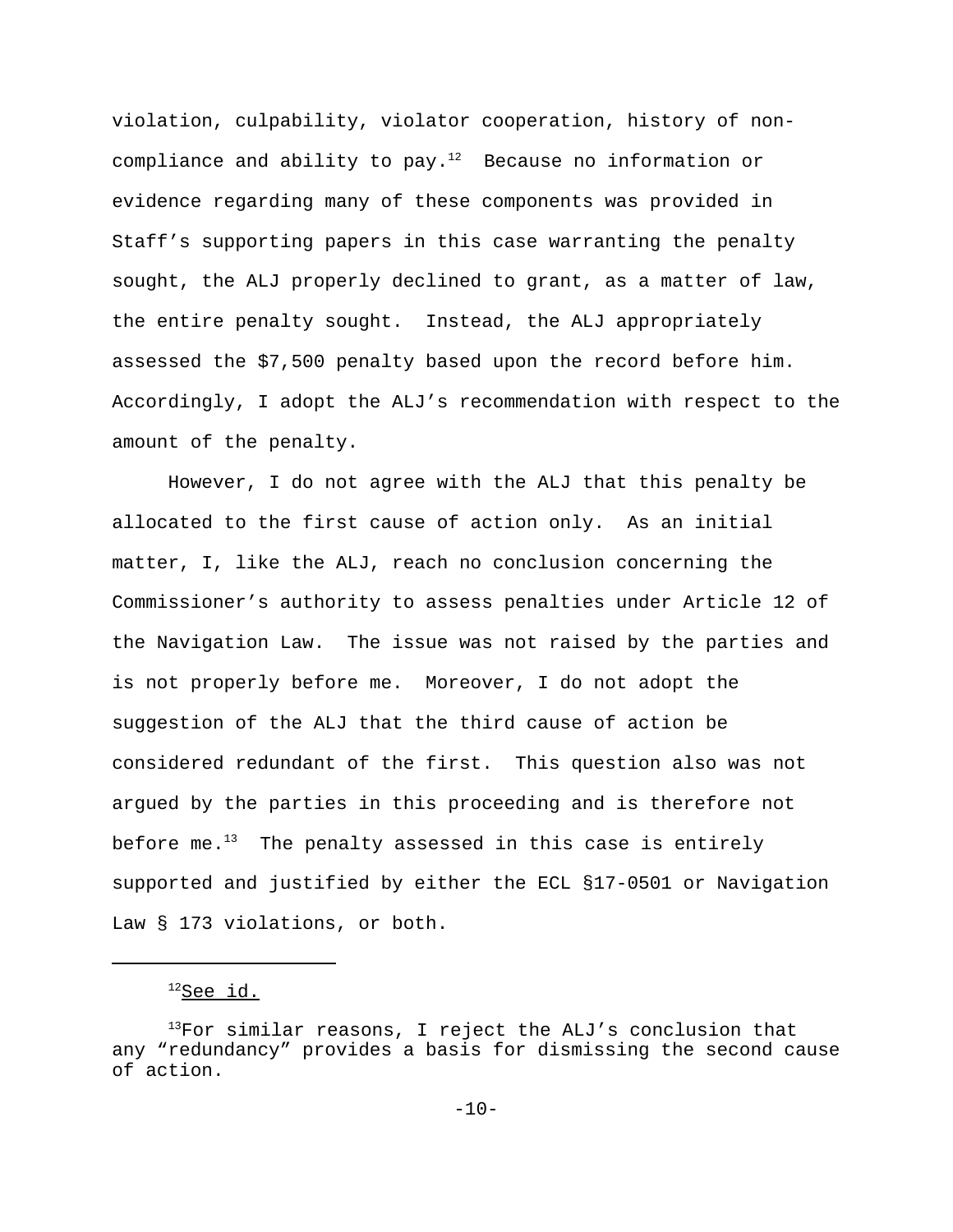Finally, I concur with and adopt the ALJ's recommendations regarding remediation of the site including, but not limited to, the direction that within 30 days of service of a copy of my Final Decision and Order herein, respondent shall submit the interim report described by the ALJ on page 12 of his hearing report. Since the completion date suggested in the ALJ's summary report has already passed, I direct that the site be completely remediated within ninety days after service of a conformed copy of my order on this motion. I also decline to suspend any portion of the penalty assessed. The ALJ recommended such a suspension as an incentive for timely remediation. Recent communications with the parties reveal that timely remediation has not occurred and, accordingly, no further incentive is warranted.

Now therefore, upon due deliberation, it is ORDERED that:

I. The findings of fact in the ALJ's hearing report are adopted in their entirety and are made a part of this Order.

II. Staff's motion for an order without hearing with respect to the first and third causes of action stated in the complaint is granted as they relate to an occurrence on March 14, 2000, and respondent is determined to have violated ECL § 17-0501 and Navigation Law § 173 on that date.

III. Staff's motion for an order without hearing with respect to the second cause of action as it relates to an

-11-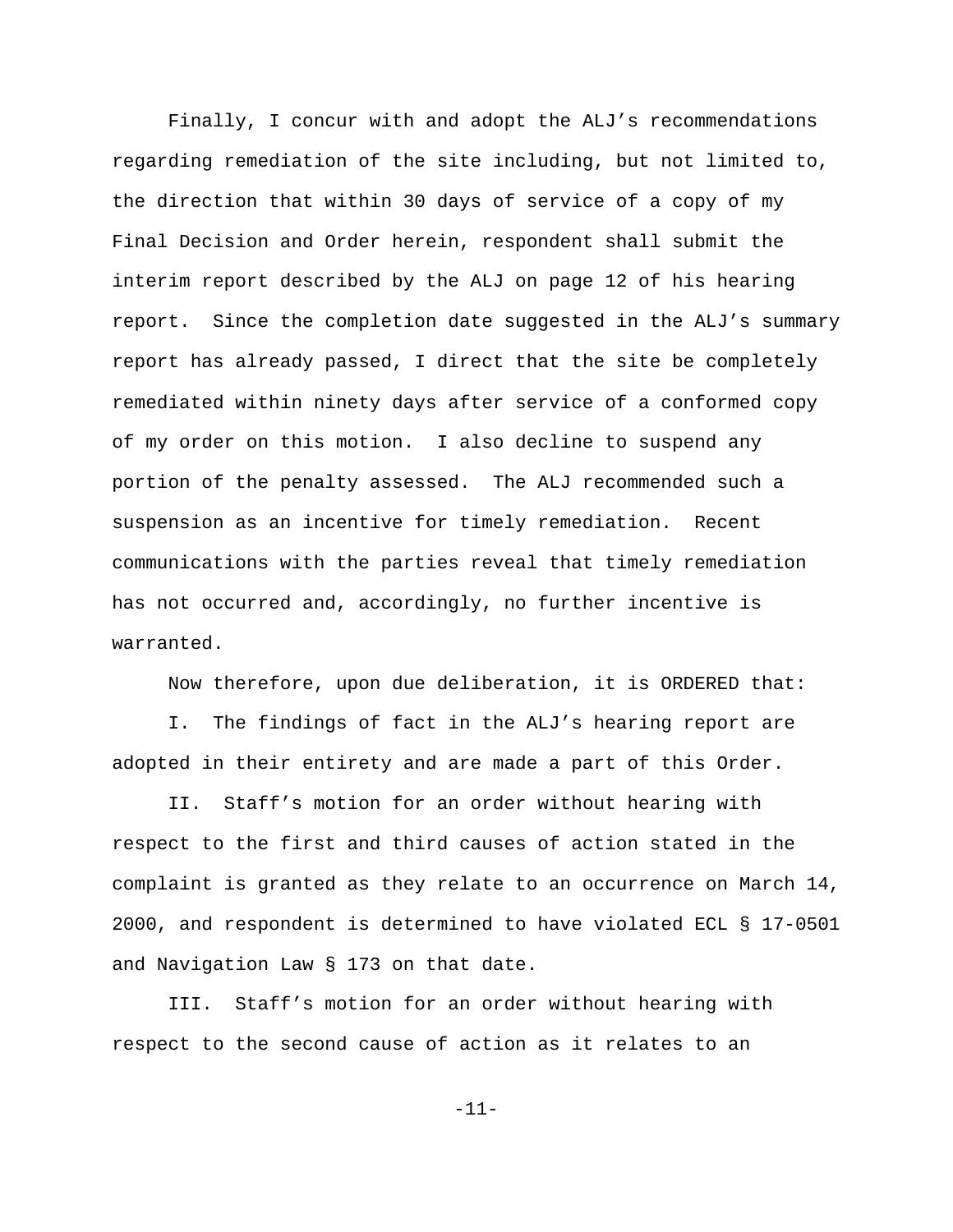occurrence on March 14, 2000 and with respect to the first, second and third causes of action as they relate to an occurrence on March 20, 2000 is denied and these causes of action are continued.

IV. Respondent is assessed a penalty of \$7,500.00 for his violations of ECL § 17-0501 and Navigation Law § 173, which sum is to be paid by cashier's or certified check or money order payable to "NYSDEC" thirty (30) days after service of this Order upon respondent or his designated representative.

V. Within thirty days of service on respondent of a conformed copy of this Final Decision and Order, respondent shall:

1. institute, implement, and provide the Department with copies of company policies and procedures that are designed to ensure compliance with the ECL; and

2. in a manner consistent with applicable laws and regulations, either register and protect with secondary containment all petroleum bulk storage tanks on the site or dispose of such tanks off site.

VI. Unless and until appropriate secondary containment structures are approved by the Department and implemented by respondent, respondent shall not accept at the site any salvage vehicles or parts containing liquids and shall not engage in automobile dismantling and/or crushing at the site. Proposals

-12-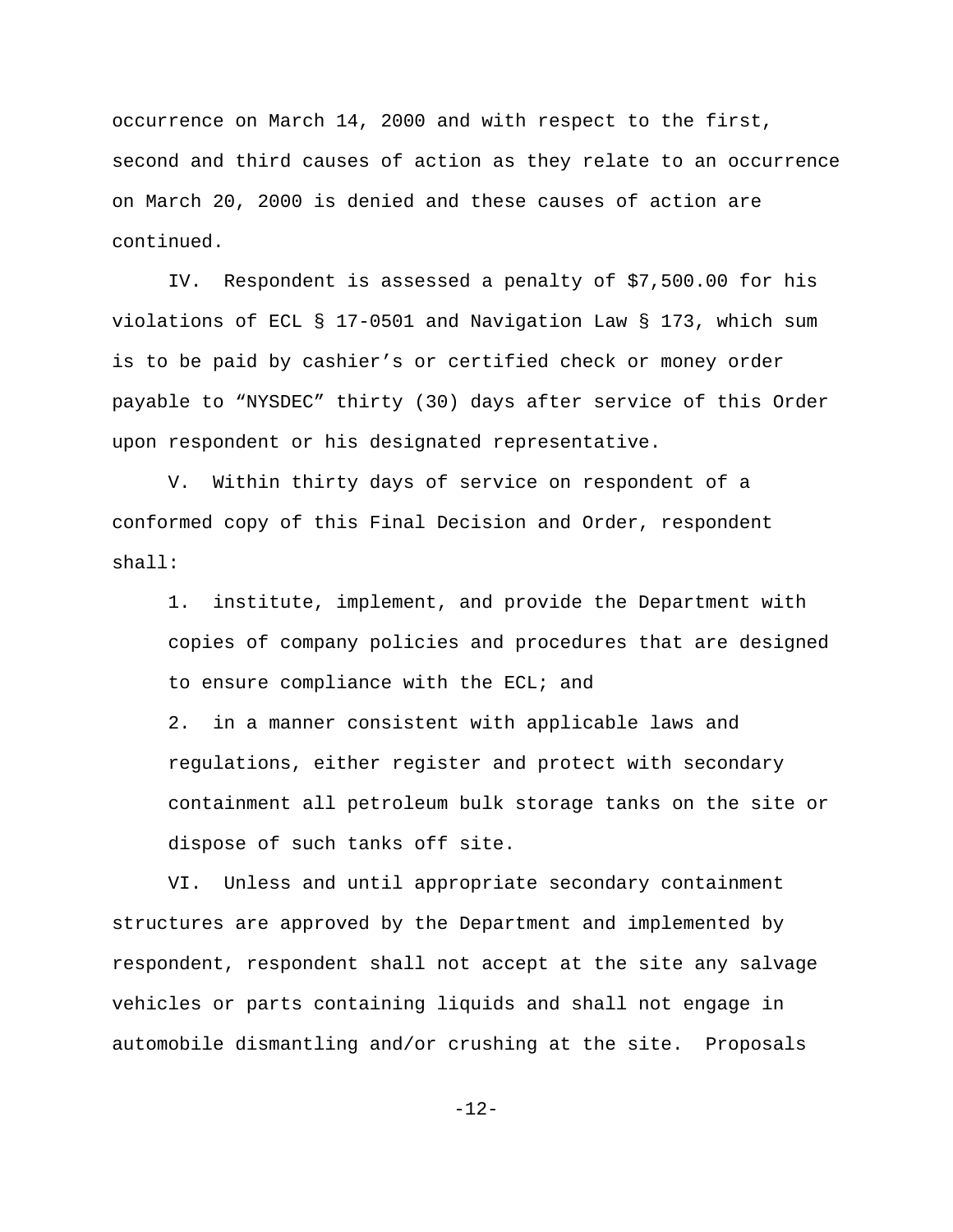for appropriate secondary containment structures shall include plans and specifications for handling and storage of parts containing fluids, storage of waste fluid and waste fluid containers, and construction of impervious and protected pads and containment areas suitable for vehicle dismantling and/or crushing.

VII. Respondent shall prepare and submit a comprehensive Pollution Prevention Plan for the site, addressing the handling and management of fluids and waste at the site pursuant to the ECL and the Automotive Recyclers Association Storm Water Guidance Manual, dated September 1996.

VIII. Respondent shall complete a site cleanup within ninety (90) days of receipt of a conformed copy of this Final Decision and Order, and do so in accordance with the requirements of his remedial work plan dated March 5, 2001, which already has been approved by Department Staff. Within 30 days of receipt of this order, respondent shall submit an interim report identifying the plan phases that have been completed, describing activities conducted and findings resulting from the work. Within 30 days of completion of the site cleanup, respondent shall submit to the Department a final report and signed statement, certified and stamped by a professional engineer licensed by the State of New York, that the work was done in a manner required by the work plan. Respondent shall submit, with this documentation, receipts

-13-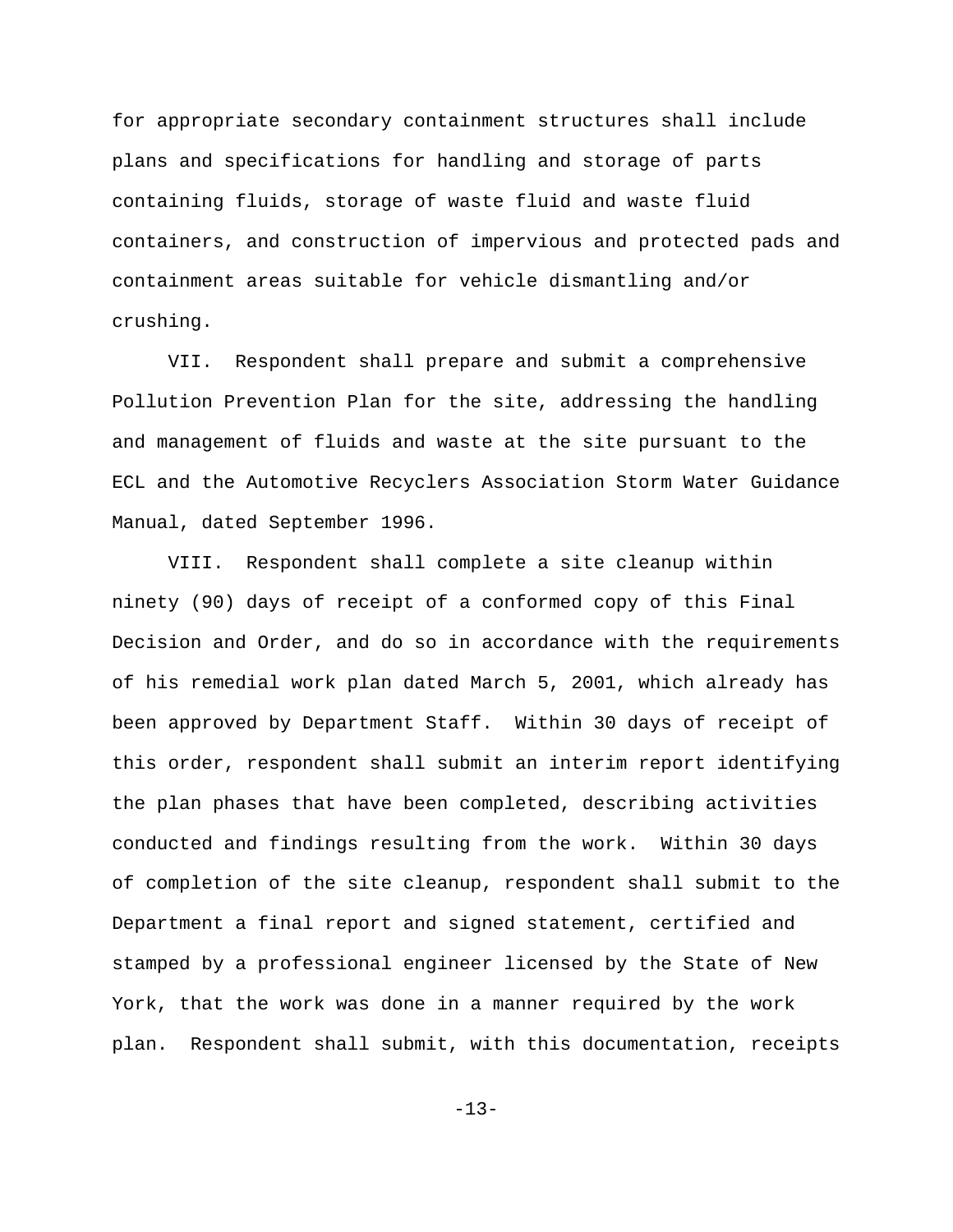for disposal of waste, confirming that all contaminated soils, sorbents, and screened materials were transported by a licensed waste hauler to a Department-approved disposal facility as determined appropriate by sample results.

IX. Staff's motion for leave to serve an amended complaint correcting the address of respondent's business as set forth in paragraph "3" of the complaint is granted. Since respondent has not opposed this branch of the motion, paragraph "3" of the complaint is hereby deemed amended to state that respondent's address is: 1009 Lower South Street in the Town of Peeksill, Westchester County, New York. Respondent is not granted leave to serve an amended answer.

X. All communications from the Respondent to the Department in this matter, including the payment of the penalty, shall be made to Jennifer David Hesse, Assistant Regional Attorney, New York State Department of Environmental Conservation, Region 3, 21 South Putt Corners Road, New Paltz, New York, 12561-1696.

XI. The provisions, terms and conditions of this Order shall bind respondent, his agents, servants, employees, successors and assigns and all persons, firms and corporations acting for or on his behalf.

-14-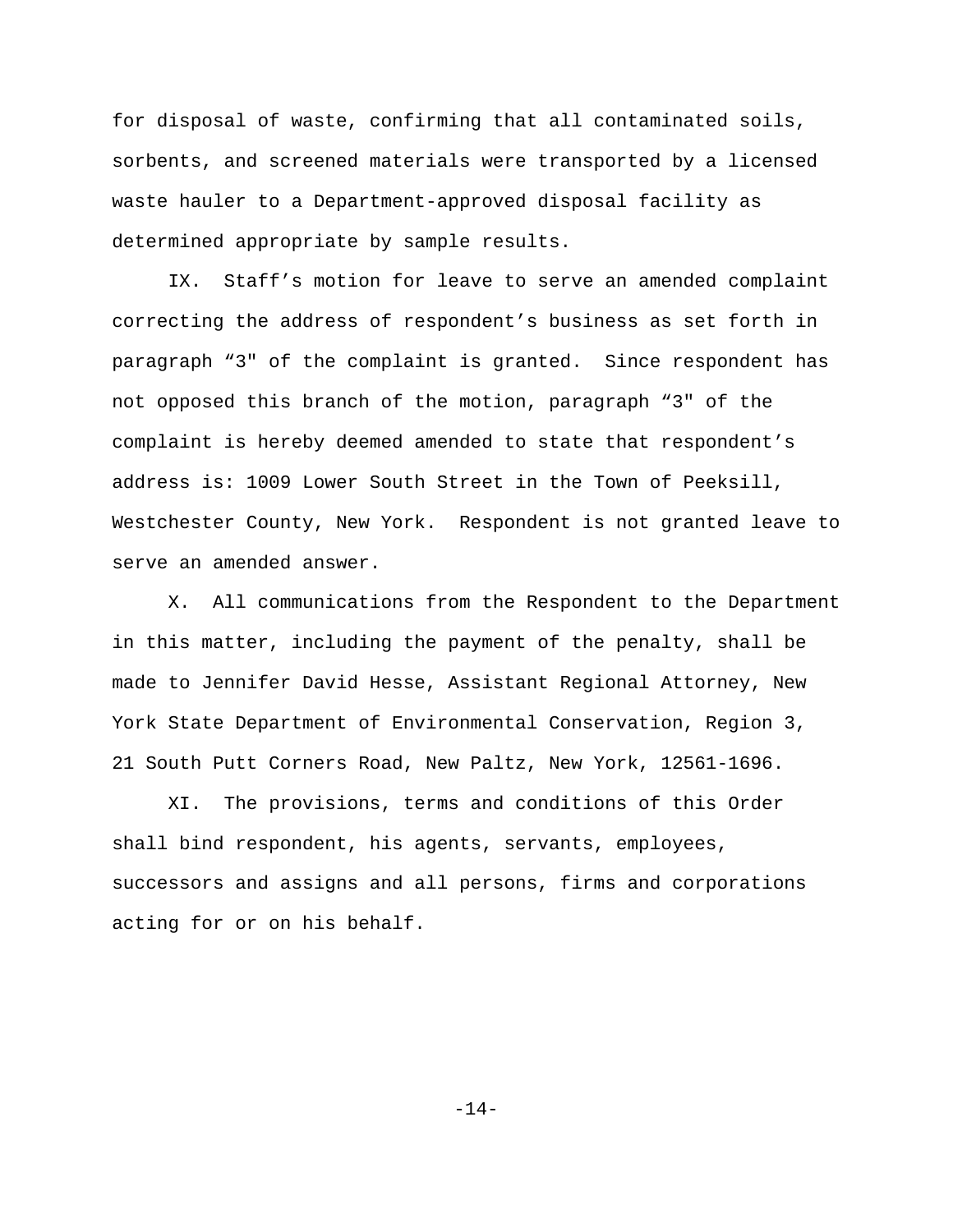For the New York State Department of Environmental Conservation

 $/s/$ By: Erin M. Crotty, Commissioner

DATED: Albany, New York June 16, 2003

TO: Jennifer David Hesse, Esq. NYSDEC Region 3 - Division of Legal Affairs 21 South Putt Corners Road New Paltz, New York 12561-1696

> Richard Locaparra L & L Scrap Metals 1009 Lower South Street Peekskill, New York 10566-5331

 Kathleen M. Riedy, Esq. 285 Grand Street Croton-on-Hudson, New York 10520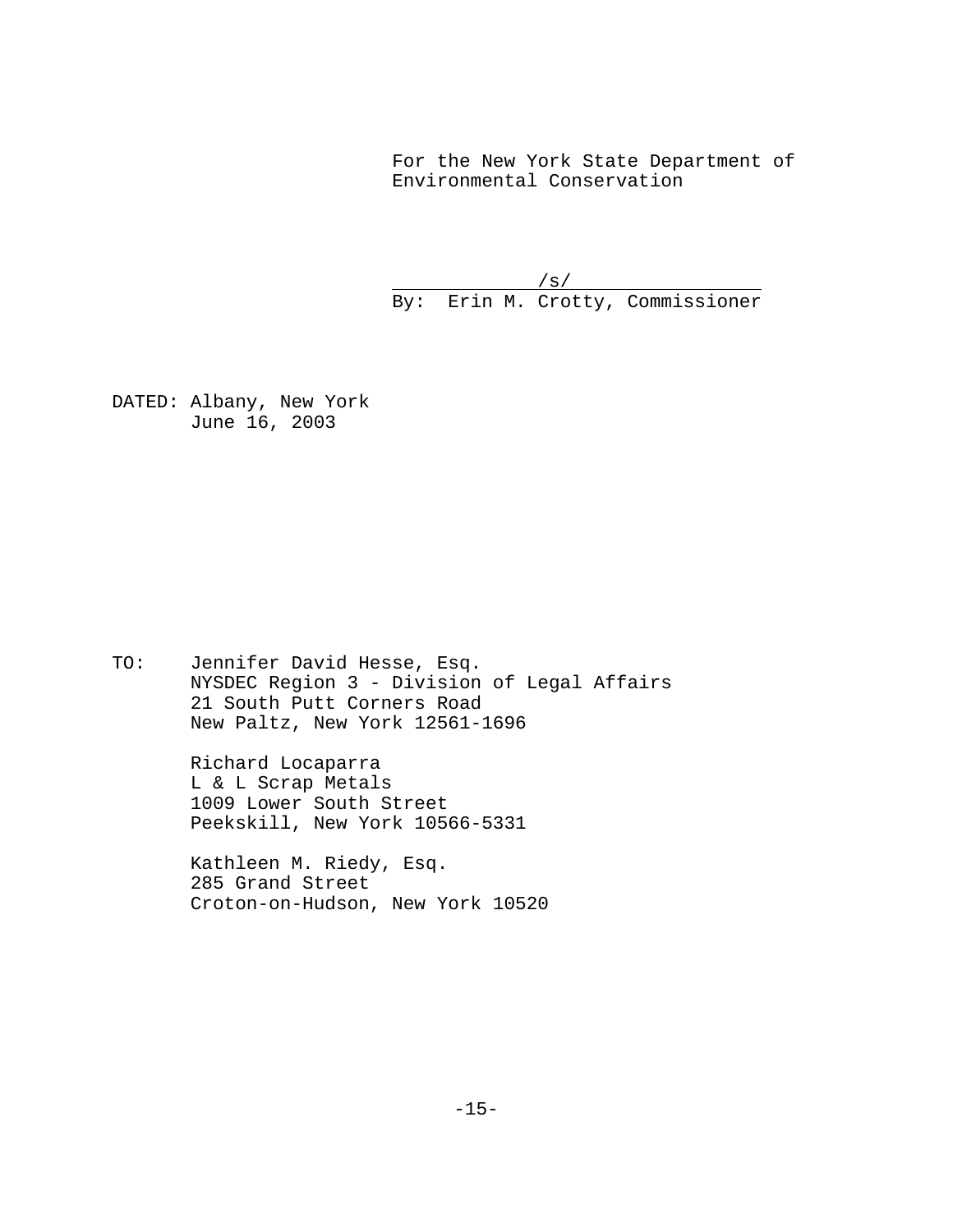STATE OF NEW YORK DEPARTMENT OF ENVIRONMENTAL CONSERVATION 625 Broadway Albany, New York 12233-1550

In the Matter

 $-$  of  $-$ 

Alleged Violations of the Environmental Conservation Law ("ECL") Articles 17, 27 and 71; Title 6 of the Compilation of Codes, Rules and Regulations of the State of New York; and Article 12 of the Navagation Law of the State of New York, by

# **RICHARD LOCAPARRA d/b/a L&L SCRAP METALS,**

**Respondent**

DEC Case No. 3-20000407-39

### **HEARING REPORT**

**- by -**

/s/

Edward Buhrmaster Administrative Law Judge

August 7, 2002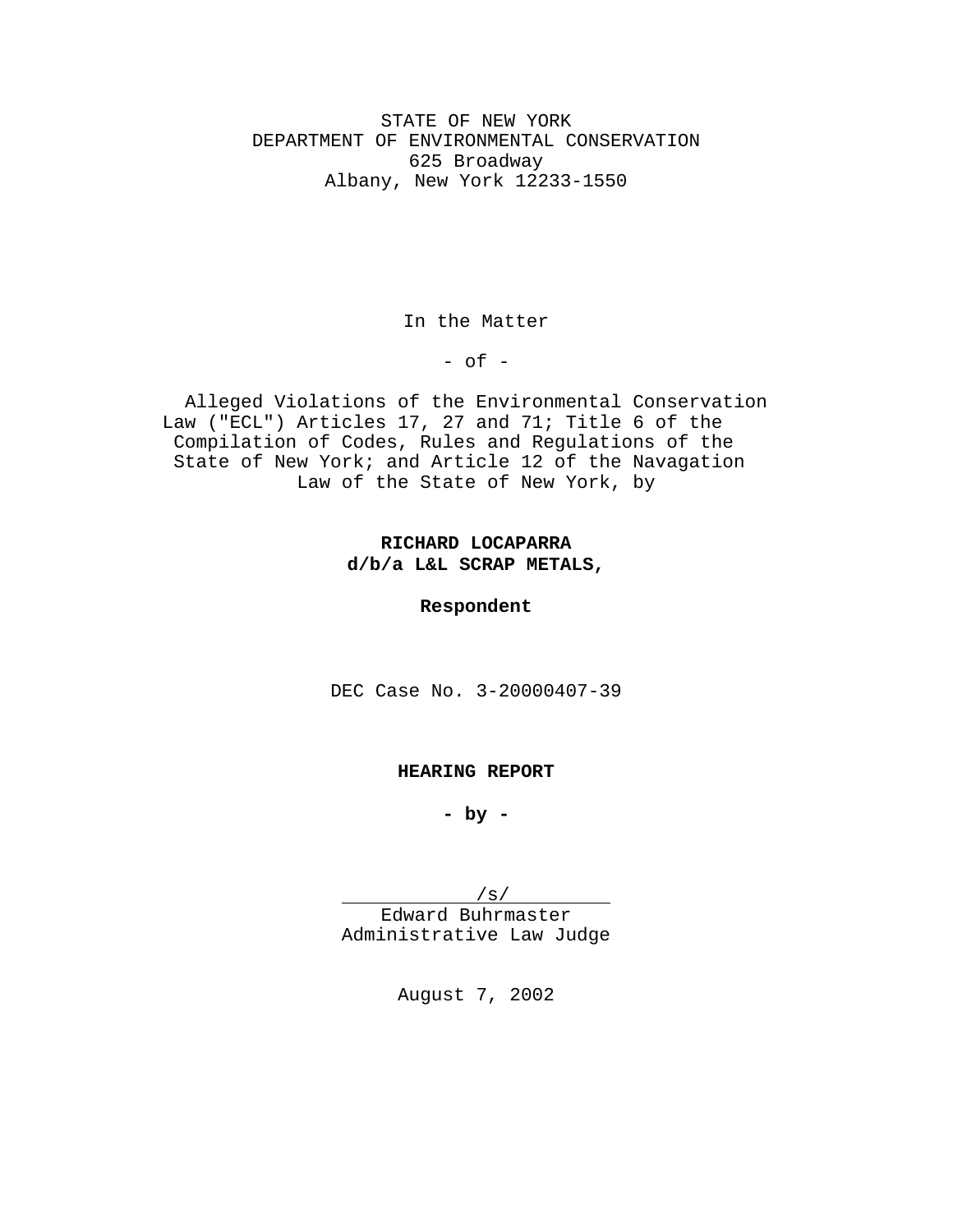#### **PROCEEDINGS**

Department of Environmental Conservation Staff initiated this action with a notice of hearing and complaint, dated May 2, 2001. The Respondent, Richard Locaparra, filed an answer dated May 18, 2001. By papers dated November 20, 2001, Department Staff moved for a summary order with regard to all three of the complaint's causes of action. After a deadline extension to which Department Staff consented, a timely response to the motion, dated January 9, 2002, was filed by the Respondent.

On February 19, 2002, I discussed the pending motion with counsel for the parties: Region 3 assistant attorney Jennifer David Hesse for Department Staff, and Kathleen M. Riedy of Croton-on-Hudson for the Respondent. Subsequent efforts by the parties to settle this matter were unsuccessful, and I had a second call with the parties' lawyers on June 6, 2002. After another unsuccessful attempt at settlement, Department Staff advised me in writing on June 20, 2002, that it was seeking a decision on the pending motion.

### **POSITIONS OF THE PARTIES**

- - Position of Department Staff

Department Staff claims it is entitled to a summary order on the three causes of action in its complaint. These causes of action stem from observations made at the Respondent's automobile dismantling and crushing facility, L & L Scrap Metals, at 1009 Lower South Street in Peekskill, Westchester County. The first cause of action is that the Respondent, in operation of the site, discharged waste automotive fluids, including oil and gasoline, from a car crusher into the waters of the state in violation of Environmental Conservation Law ("ECL") Section 17-0501 and Section 703.6 of Title 6 of the New York Codes, Rules and Regulations (6 NYCRR 703.6). The second cause of action is that the discharge was done without a State Pollutant Discharge Elimination System ("SPDES") permit, in violation of ECL Section 17-0803 and 6 NYCRR 751.1. The third cause of action is that the discharge of petroleum (consisting of oil and gasoline) without a permit was done in violation of Article 12, Section 173 of the state's Navigation Law. The discharges are alleged to have occurred on March 14 and 20, 2000.

Asserting that site cleanup still remains to be completed, Department Staff wants the Respondent to implement a remedial work plan previously submitted on his behalf and approved by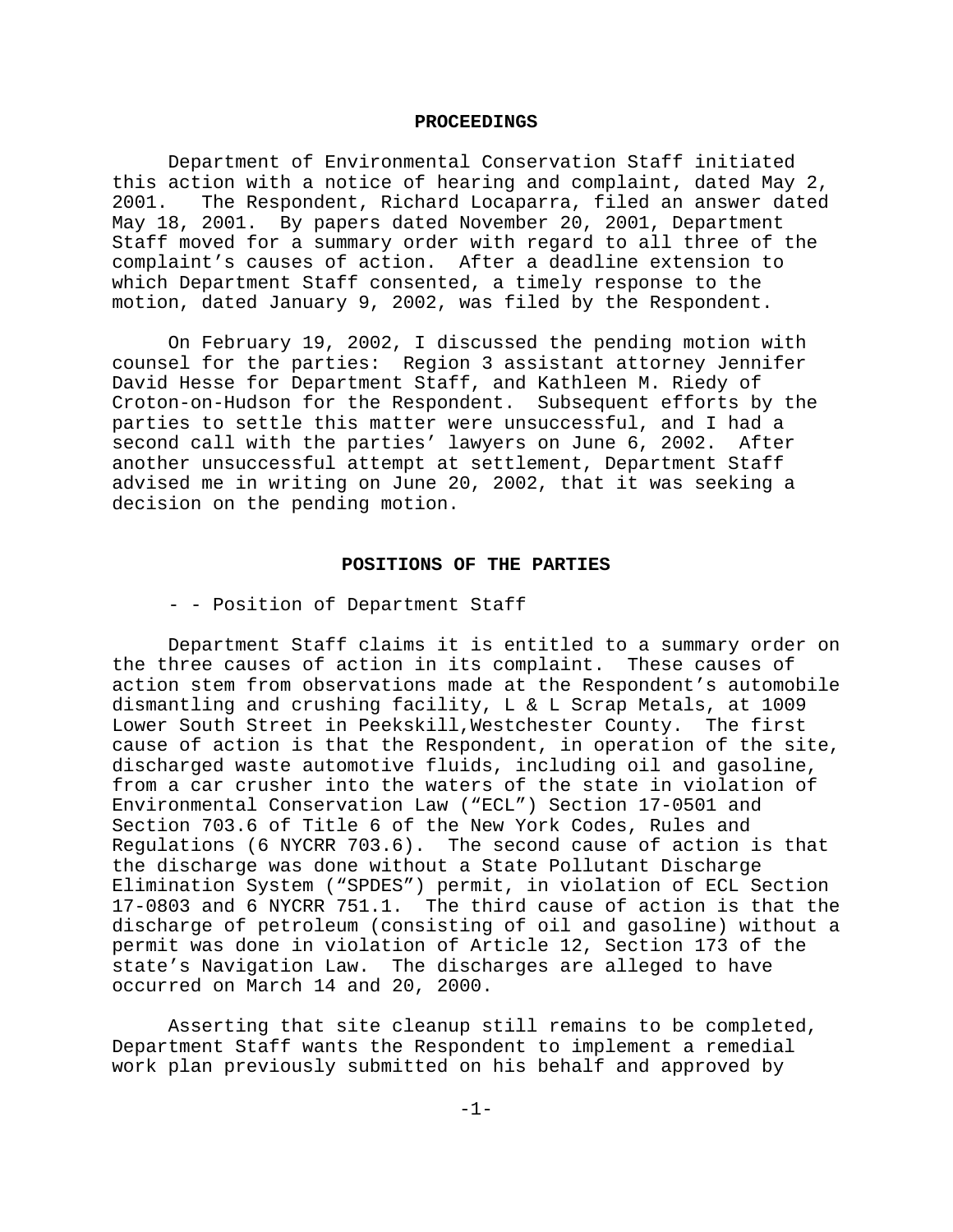Staff, that will assure the proper removal of contaminated soil. Department Staff also requests assessment of a One Hundred Ten Thousand Dollar (\$110,000) penalty: Ten Thousand Dollars (\$10,000) payable after issuance of the Commissioner's order, and payment of the remainder permanently suspended provided that the Respondent takes steps identified by Staff to properly clean up the site and prevent future pollution from his business operations.

- - Position of Respondent

The Respondent's answer denied the allegations in the complaint and asserted no affirmative defenses. In response to Department Staff's motion for summary order, the Respondent claimed that no evidence had been submitted that he took any action - - unlawful or otherwise - - on March 20, 2000, one of two dates of the alleged violations, and March 22, 2000, the date he was ticketed by a Department Environmental Conservation Officer ("ECO"). With regard to alleged violations on March 14, 2000, the Respondent claimed the motion should be denied since it is based on a criminal conviction that was being appealed at the time the answer was filed. The Respondent also claimed that Department Staff was misinformed about the substantial site clean-up work he had performed in October 2001. Therefore, he claimed, to the extent Department Staff's motion is premised upon current site conditions, it should be denied because there is a genuine issue of material fact related to the cleanup effort.

- - Amendment of Complaint

Department Staff's complaint indicated incorrectly that the L & L Scrap Metals automobile dismantling and crushing facility is in Harrison, New York, rather than in Peekskill. In moving for a summary order, Staff sought to amend the complaint to correct this inaccuracy, which it attributed to a clerical error. The Respondent did not object to the complaint's amendment, and therefore the motion to amend the complaint is hereby granted.

## **FINDINGS OF FACT**

1. On March 14, 2000, Scott M. Daly, a Department ECO, responded to a complaint regarding an oil spill at L & L Scrap Metals, 1009 Lower South Street in Peekskill. On the premises he observed used tires, batteries, scrap metal, junked cars, scrapped cars, used hot water heaters and other scrap metals. He also noticed a large area surrounding the car compactor that was contaminated by petroleum products. The soil had a black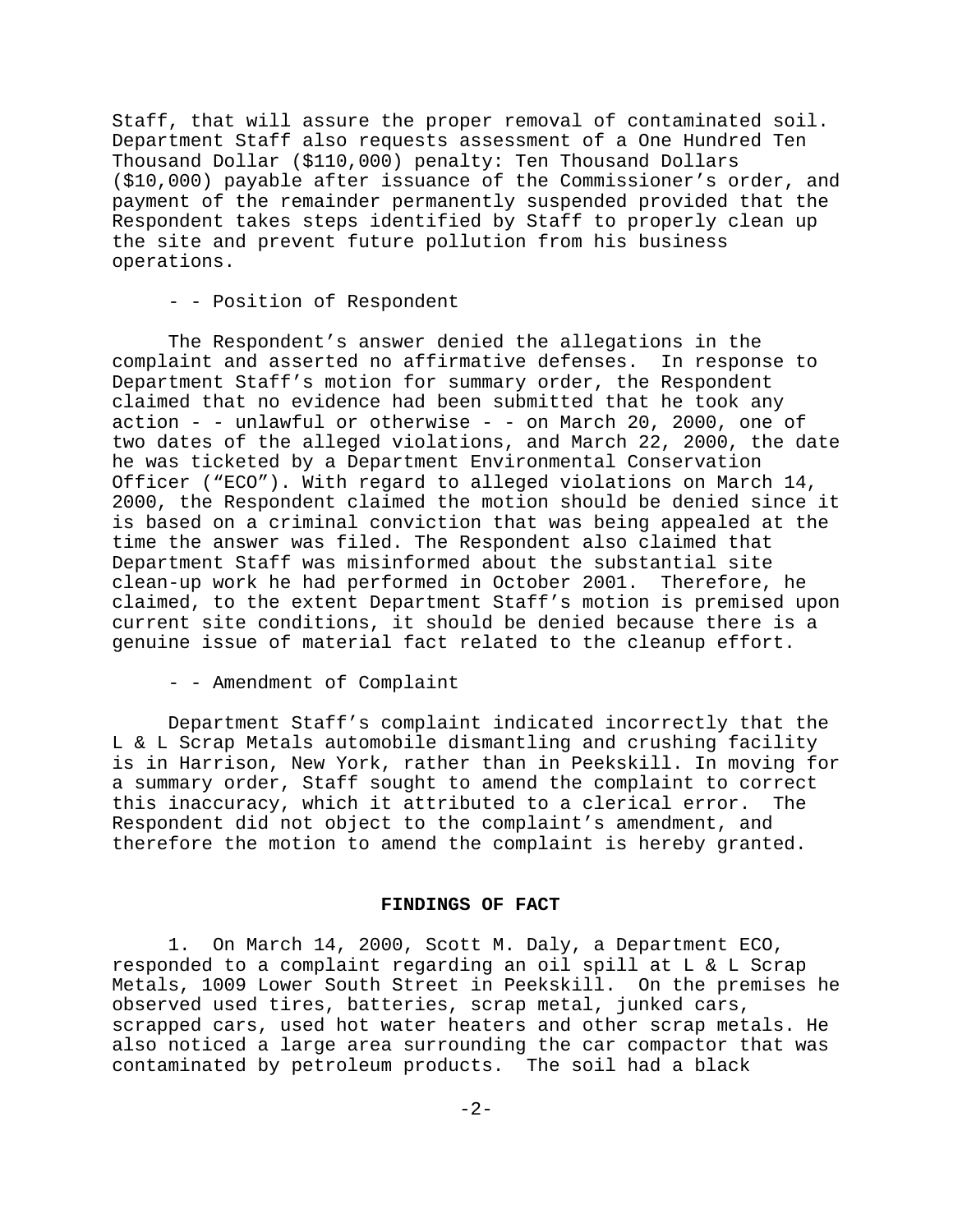appearance and a strong petroleum odor.

2. ECO Daly then met with Richard P. Locaparra, who identified himself as owner of the premises, and together they inspected the site conditions. ECO Daly told Mr. Locaparra that no more oil was to be released to the ground.

3. John O'Dee, an environmental engineering technician in the Department's spill prevention and response bureau, also came to the site on March 14, 2000. Mr. O'Dee noticed extensive contamination from petroleum and other automotive waste products on the surface of the soil and on ponded surface water. He also observed many puddles of free product on the ground.

4. Mr. O'Dee determined that the contamination stemmed from operation of a car crushing operation without secondary containment, meaning that automotive waste fluids had not been contained for proper disposal. The lack of secondary containment allowed these fluids to flow freely onto the surrounding soil.

5. During his March 14 inspection, Mr. O'Dee informed Mr. Locaparra that he must stop the car crushing operation immediately and not resume in the absence of secondary containment. Mr. O'Dee also told Mr. Locaparra that he must begin cleanup of the contaminated surface water and soil as soon as possible and that he would be contacted by the Department's Division of Water with follow-up directives.

6. On March 22, 2000, ECO Daly again met with Mr. Locaparra at the site, issuing him two tickets which were the subject of a trial in Peekskill City Justice Court in August, 2001.

7. On August 9, 2001, as a result of the trial, Mr. Locaparra was found guilty of endangering public health, safety or the environment in the fifth degree, a Class "B" misdemeanor, in violation of ECL Section 71-2710. More particularly, it was found that on or about March 14, 2000, with criminal negligence, he engaged in conduct which caused the release of more than 50 gallons or 50 pounds, whichever is less, of an aggregate weight or volume of a substance hazardous to the public health, safety or environment.

8. As a result of the trial, Mr. Locaparra was also found in violation of ECL Section 17-0501, which makes it unlawful for any person, directly or indirectly, to throw, drain, run or otherwise discharge into the waters of the state organic or inorganic matter that shall cause or contribute to a condition in contravention of the Department's standards for water quality and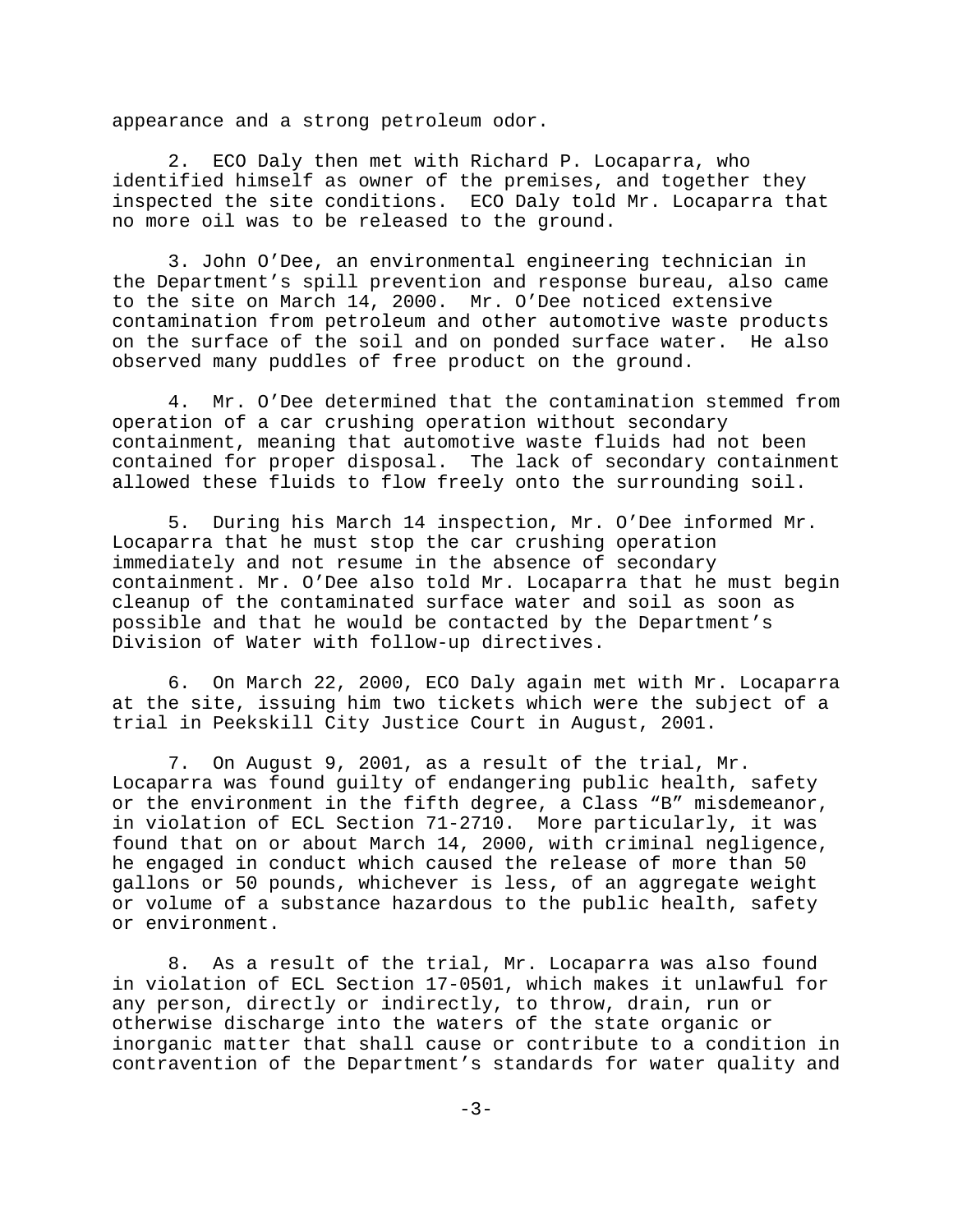purity. This violation, an unclassified misdemeanor pursuant to ECL Section 71-1933(1), also occurred on or about March 14, 2000, and also was attributed to the Respondent's criminal negligence.

9. Mr. Locaparra was sentenced to one year of probation, to expire on November 13, 2002, by which date, the court ordered, he is to complete a site cleanup. Mr. Locaparra was also ordered to pay a fine of Seventeen Thousand Five Hundred Dollars (\$17,500) to the court by June 10, 2002.

10. By court order, Mr. Locaparra's time to perfect an appeal of his conviction was extended to February 1, 2002. However, the appeal has not been perfected, so there is no possibility of the conviction now being overturned.

11. Department Staff has approved a remedial work plan, dated March 5, 2001, which was prepared on behalf of Mr. Locaparra by Ira D. Conklin & Sons of Newburgh. The plan addresses the removal of petroleum and low-level PCB contaminated soils from defined surface and subsurface locations at the L & L Scrap Metals facility. It involves excavating contaminated soils down to the bedrock shelf, or until acceptable soils are encountered.

12. According to the remedial work plan, site activities were scheduled to begin in May 2001. As of September 25, 2001, when the site was visited by John O'Mara, a Department spills engineer, the surface cleanup outlined in the remedial plan had begun.

13. As of June 6, 2002, when I had my last conference call with the parties' lawyers, site remediation had not yet been completed.

#### **DISCUSSION**

A motion for summary order - - referred to in the Department's regulations as a motion for order without hearing - - will be granted if, upon all the papers and proof filed, the cause of action or defense is established sufficiently to warrant granting summary judgment under the Civil Practice Law and Rules (CPLR) in favor of any party [6 NYCRR 622.12(d)]. CPLR Section 3212 addresses motions for summary judgment; such motions are granted where a court finds there is no substantial issue of fact in the case and therefore nothing to try.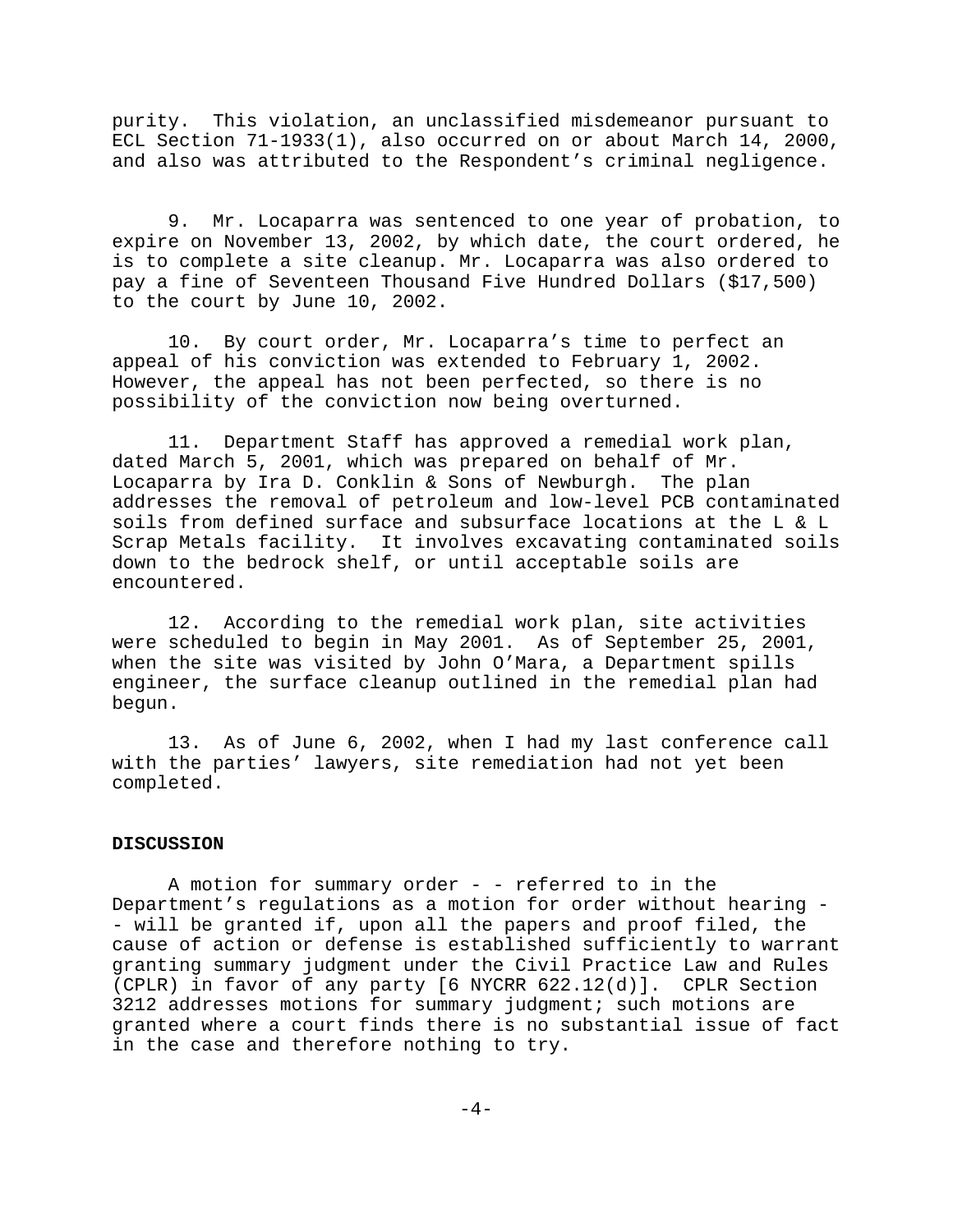This case involves three causes of action. All three stem from the alleged discharge of waste automotive fluids, including oil and gasoline, at L & L Scrap Metals, which is owned by the Respondent, Mr. Locaparra. There is no triable issue with regard to liability for the charged violations, nor are there triable issues of fact bearing on the relief to be granted. Therefore, no hearing is required.

- - Liability for Violations

Of the three causes of action, liability has been established for the first and third, but only with regard to violations occurring on March 14, 2000.

The first cause of action is that the Respondent's discharge of waste automotive fluids was in violation of ECL Section 17- 0501 and 6 NYCRR 703.6. ECL Section 17-0501 forbids any discharge causing contravention of the state's water quality standards, and 6 NYCRR 703.6 sets effluent limitations for discharges to fresh groundwater, including maximum allowable concentrations for oil and benzene.

The violation of ECL Section 17-0501 is established adequately by the Respondent's conviction after trial on the same charge in the related criminal proceeding. The standard of proof in a criminal trial (beyond a reasonable doubt) is higher than it is in an administrative hearing (the preponderance of evidence), so there is no question as to whether that standard has been met here.

The third cause of action is that the Respondent violated Article 12, Section 173 of the Navigation Law, which prohibits the discharge of petroleum. Even though this violation was not charged in the criminal action, it is adequately demonstrated by the affidavits of Scott Daly and John O'Dee, which are part of Staff's motion papers. On March 14, 2000, ECO Daly noted the black appearance of the soil around the car compactor and the soil's strong petroleum odor. Also on March 14, spills engineering technician O'Dee noted the extensive contamination from petroleum and other automotive waste products on the soil surface and on ponded surface water. The Respondent has provided no affidavits or other evidence contradicting Staff's description of the site on that date. Therefore, there is no substantive dispute of facts sufficient to require a hearing pursuant to 6 NYCRR 622.12(e).

A prohibited discharge under Navigation Law Section 173 includes "any intentional or unintentional action or omission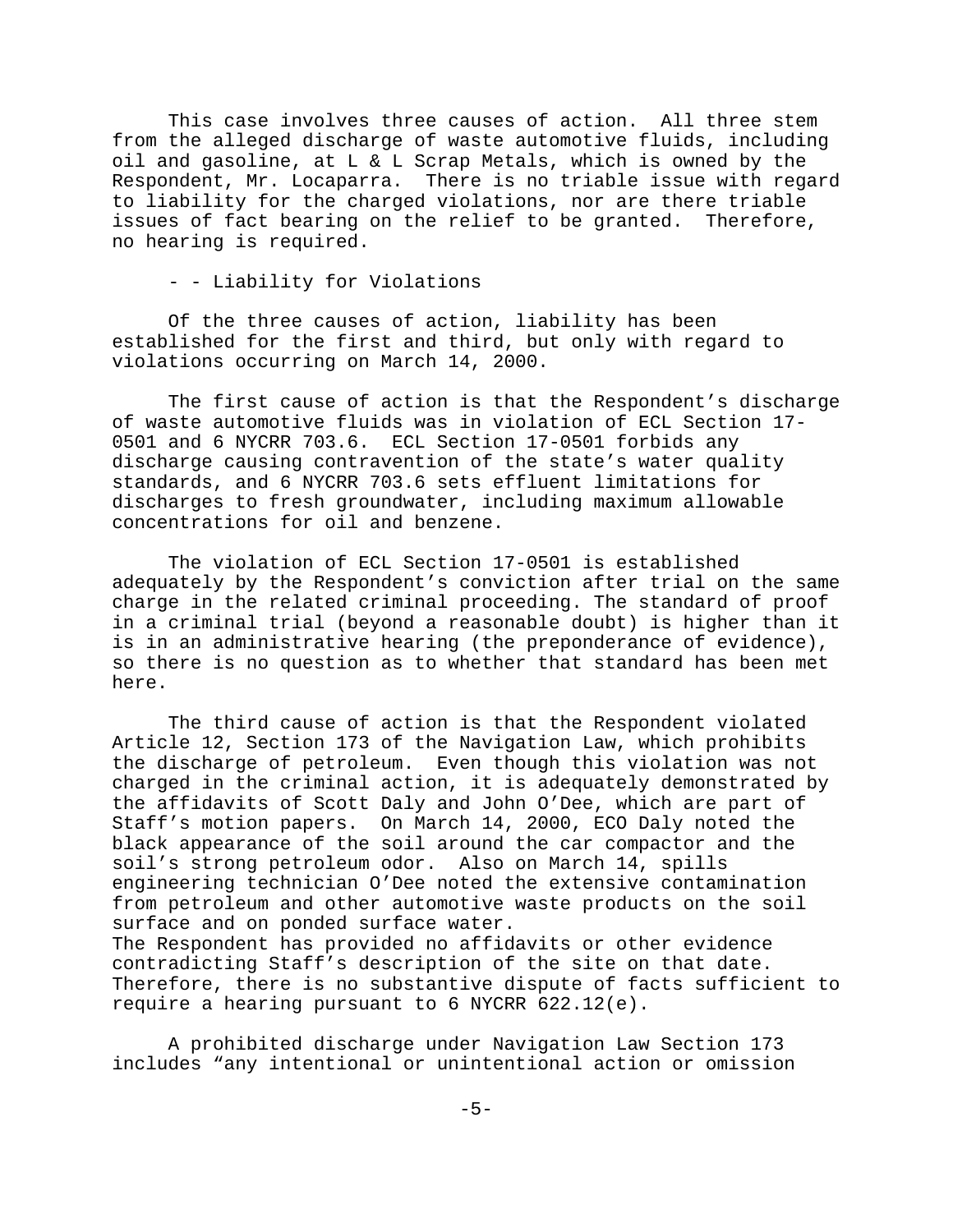resulting in the releasing, spilling, leaking, pumping, pouring, emitting, emptying or dumping of petroleum into the waters of the state or onto lands from which it might flow or drain into said waters." [See definition of "discharge" at Navigation Law Section 172(8).] Also, the "waters" of the state include both bodies of surface and groundwater, whether natural or artificial. [See definition of "waters" at Navigation Law Section 172(18).]

Department Staff did not prove that the petroleum discharge on March 14, 2000, was the result of an intentional act on the part of the Respondent, or that the discharge reached any particular ground or surface water feature, including the Hudson River, which, according to the Respondent's remedial work plan, is a quarter of a mile from the L & L Scrap Metals property. However, such proof is not necessary to prove the Navigation Law violation, since it is enough that the discharge resulted from the Respondent's failure to provide secondary containment, and that the discharge could have contaminated the waters of the state, whether or not it actually did. Courts have taken judicial notice that even when there is "nothing in the record to positively demonstrate" that spilled oil might have flowed through the ground into groundwater, or the nature and extent of the resulting harm, "judicial notice can be taken of the common knowledge that oil can seep through the ground into surface and groundwater . . . and thereby cause ecological damage." [See Merrill Transport Co. v. State, 94 A.D.2d 39, 464 (3d Dept., 1983).]

Navigation Law Section 173 does not apply to discharges of petroleum pursuant to and in compliance with the conditions of a federal or state permit. However, the Respondent has not asserted that he had any permit authorizing the discharge observed on March 14, 2000. Had such a permit existed, one would expect this to have been raised by way of an affirmative defense to Department Staff's charge. Because no affirmative defenses were pled by the Respondent, and because the Respondent did not otherwise attempt to raise the exemption for permitted discharges, Staff's motion may be granted with regard to the third cause of action.

The second cause of action is that the Respondent discharged pollutants to the state's waters from an outlet or point source without a SPDES permit, in violation of ECL Section 17-0803 and 6 NYCRR 751.1. Though the lack of a permit is an element of the cause of action, Department Staff produced no evidence that a permit did not exist. Typically, the lack of a permit is demonstrated by an affidavit or testimony of a Department employee who is the custodian of the permit files or, at the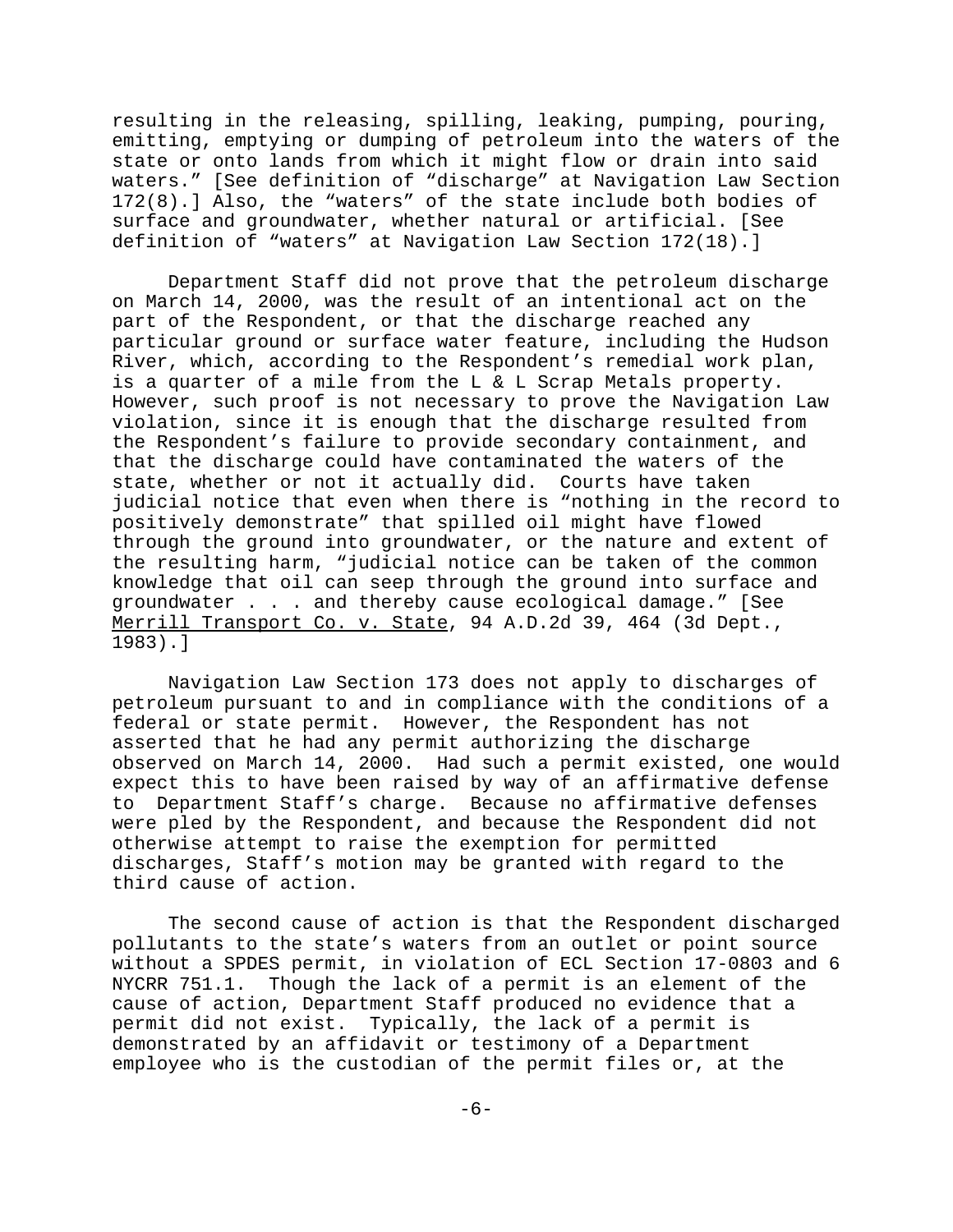least, has reviewed those files to see if a permit has been issued. It is doubtful that the Department would issue a permit for the type of discharge described in Staff's affidavits. Even so, the lack of a permit is key to the prima facie case that Staff has the burden to establish, and the absence of evidence on this point means that the motion for order without hearing must be denied with regard to the second cause of action.

- - Dates of Violation

While the first and third causes of action are demonstrated in relation to the March 14, 2000 date, separate violations cannot be established for March 20, 2000, the second date identified in Staff's complaint. That a discharge occurred on March 14 is evidenced by Department Staff's affidavits describing blackened soil, a strong petroleum odor, and puddling of petroleum product on that date, even though the act of discharge was not observed. However, while these affidavits provide a vivid description of site conditions on March 14, Staff has provided no evidence regarding site conditions on March 20, and, as the Respondent's counsel argues, there is nothing to suggest that Mr. Locaparra did anything unlawful on that date. In fact, Department Staff's affidavits indicate that on March 14, 2000, the Respondent was told to stop his car crushing operations immediately until secondary containment could be implemented, and to release no more oil onto the ground. If the Respondent did not comply with these instructions, there is no evidence to that effect.

The Respondent is also correct that there is no evidence of a separate violation on March 22, 2000, the date he was ticketed by the ECO. However, while the preface to the complaint alleges that on that date  $-$  - as well as on March 14 and March 20 -  $-$ Department Staff observed that the Respondent had discharged waste automotive fluids, none of the three causes of action reference March 22. Because the causes of action reference only March 14 and 20, the Respondent's point about March 22, while accurate, is not relevant to the issue of liability.

- - Appeal of Criminal Convictions

Counsel for the Respondent answered the motion by arguing that Department Staff is relying on a criminal conviction that, at the time the answer was filed, was subject to appeal. However, as the Respondent's counsel acknowledged in a subsequent conference call I conducted, the appeal was not perfected, which eliminates any problem the Department might have in relying on the conviction to support its first cause of action.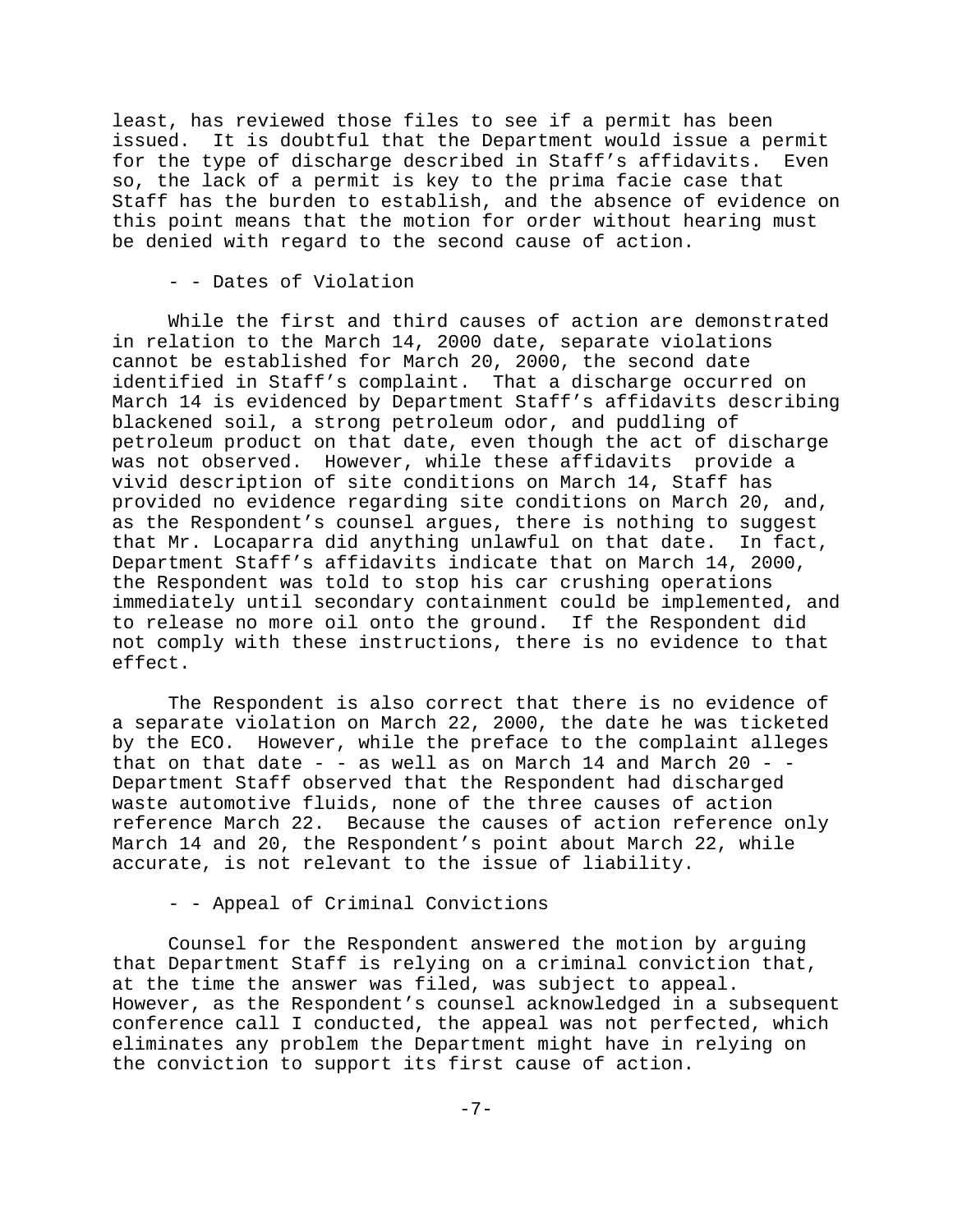- - Site Cleanup

The Respondent claims that Department Staff has not accounted for substantial site cleanup that he performed in October 2001, after the last visit referenced in Staff's affidavits, and argues that to the extent Staff's motion is premised upon current site conditions, it should be denied because there is a genuine issue of fact related to the clean-up effort.

In a letter to the criminal court on November 5, 2001, the Respondent's counsel argued that Mr. Locaparra had been making diligent and good faith efforts to remove the contaminated soil from his property as quickly as possible. She attached to the letter manifests confirming that tons of contaminated soil had been shipped to the Albany city landfill at a cost of about Nine Thousand Dollars (\$9,000). The letter and attachments were submitted as part of the Respondent's answer to Department Staff's motion.

As of June 6, 2002, the date of my last conference call with the parties' counsel, there was agreement that the site had been only partially remediated; in other words, the work had not been completed. On June 20, 2002, Department counsel informed me that on June 10, 2002, the remedial work Staff is seeking had been incorporated into the terms of the Respondent's probation. Staff counsel also said that Mr. Locaparra was proceeding with that work and his consultant had already submitted technical documents for Staff's review.

Regardless of what the Respondent has done to clean up the site, it does not bar granting summary judgment in favor of Staff on the first and third causes of action, because those causes of action are based on past violations of law, not current site conditions. On the issue of relief, it is not necessary to know how far site cleanup has progressed if the goal of the Department is simply to see that the cleanup is completed. As discussed below, a timely completion of the site's remediation can be ordered by the Commissioner and tied to the permanent suspension of payment of any civil penalties that are assessed in this matter. This would help induce the Respondent to complete corrective actions that at any rate are now required under terms of his probation. As noted above, Department Staff has already approved a remedial work plan, dated March 5, 2001, that was submitted on the Respondent's behalf, and that plan can be referenced in any order that is issued by the Commissioner.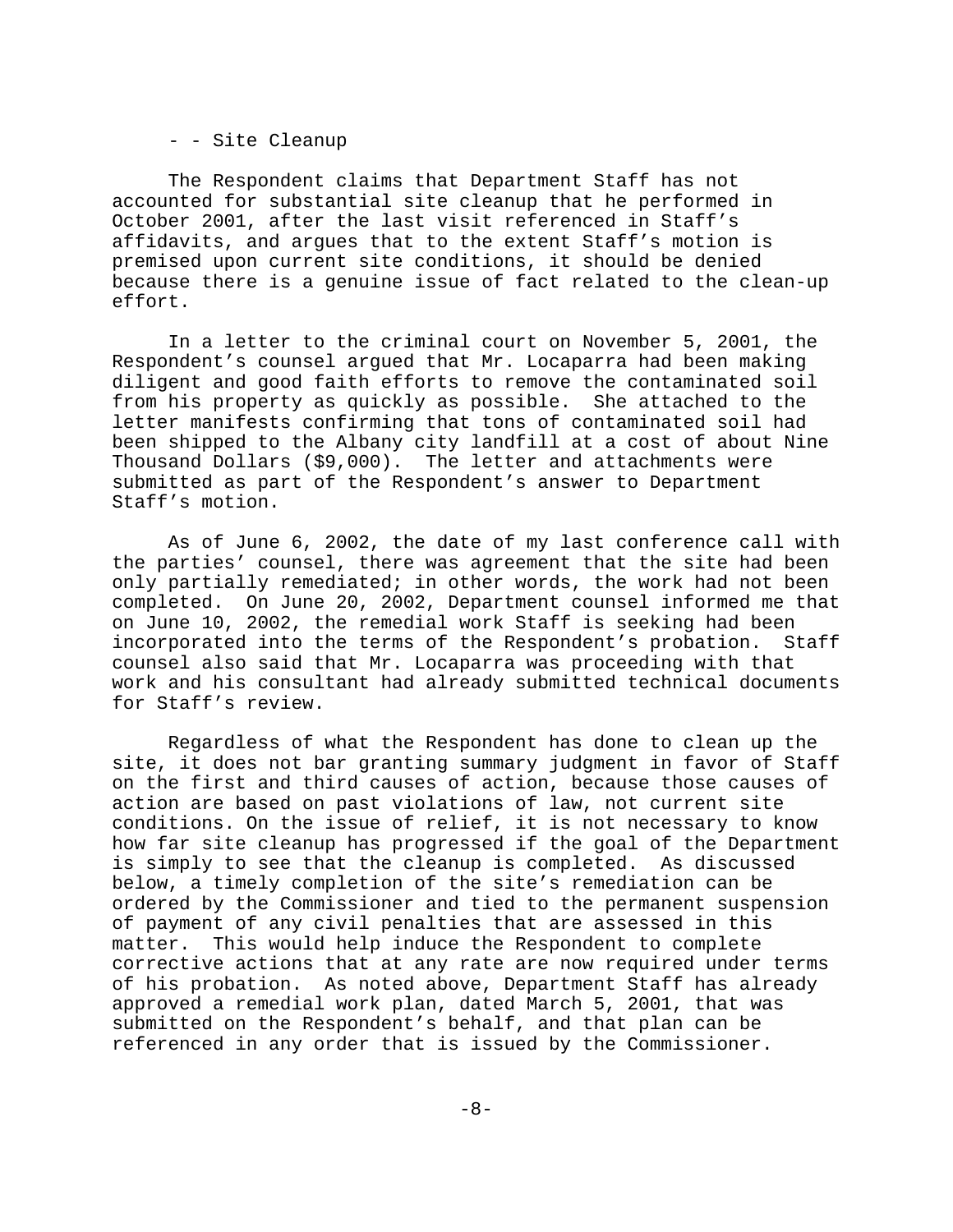#### - - Civil Penalties

For the first cause of action, violation of ECL Section 17- 0501, the Respondent may be held liable for a civil penalty not to exceed Twenty-Five Thousand Dollars (\$25,000) per day pursuant to ECL Section 71-1929(1). Also, for the third cause of action, violation of Navigation Law Section 173, the Respondent may be held liable for a penalty of up to Twenty-Five Thousand Dollars (\$25,000) for each offense, pursuant to Navigation Law Section 192.

During a conference call I had with the parties' counsel, Department Staff said that its recommended One Hundred Ten Thousand Dollar (\$110,000) penalty could be supported on the theory that the violations continued from day to day, each day constituting a separate, distinct offense. However, as the Respondent's counsel pointed out, the Department's papers provide no notice of such a theory; in fact, in the complaint and the motion for summary order, each of the three causes of action are tied to two separate, non-consecutive dates (March 14 and 20), suggesting that the violations on March 14 did not continue into the next day, but recurred again six days later. The nature of the violations charged - - which involve the discharge of a substance into the environment -- cannot be deemed to continue from day to day without some evidence (absent from this case) that the discharge itself was of a continuing nature. Again, the only evidence of a discharge is based on observations made on March 14, 2000, at which point the Respondent was directed to stop the discharge immediately.

While the first and third causes of action together arguably could warrant a Fifty Thousand Dollar (\$50,000) civil penalty, it is not clear whether, as a matter of law, such a penalty can be assessed in this proceeding. That is because Section 192 of the Navigation Law provides that any person who violates any of the provisions of Article 12 of that law (which includes Section 173) "shall be liable to" a penalty of not more than Twenty Five Thousand Dollars (\$25,000) for each offense "in a court of competent jurisdiction." This language has been subject to conflicting interpretations by the Department. On the one hand, it has been read to the effect that "[n]o civil penalties can be assessed in an administrative proceeding for violations of the Navigation Law." [See In the Matter of James Wiese, page 9 of the Hearing Report of ALJ Andrew Pearlstein, adopted by the Commissioner in a decision and order dated May 21, 1992.] On the other hand, it has been read to mean just the opposite: that the Commissioner may assess penalties for violations of the Navigation Law, and in the event they are not paid, the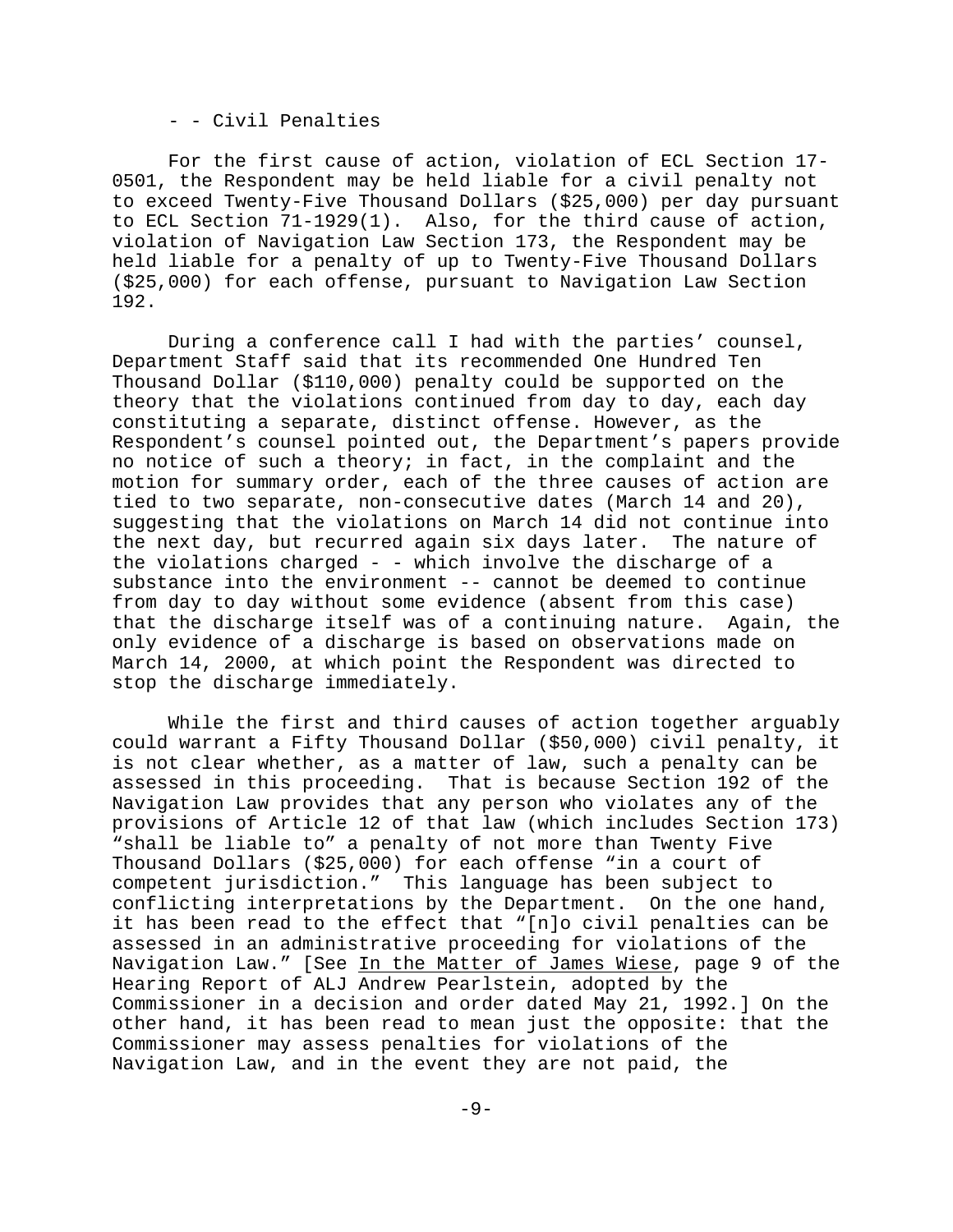Commissioner may proceed to court to recover them. [See In the Matter of the City of Hudson Industrial Development Agency et al., page 5 of Rulings of ALJ Frank Montecalvo dated August 24, 1998, dismissing an affirmative defense that the Department lacks legal authority to impose civil penalties pursuant to Navigation Law. In this case, the ALJ said Navigation Law Section 192 had to be read and construed with Navigation Law Section 200(1), which provides that an action to recover a penalty "may be brought in any court of competent jurisdiction in this state on order of the Commissioner." This statutory language was recently interpreted as suggesting that "an action to recover certain penalties under the Navigation Law can be based, in the first instance, on an order of the Commissioner determining the amount of such penalty." See In the Matter of Amerada Hess Corporation, page 8 of ALJ Richard Wissler's Ruling on Motion to Clarify Affirmative Defenses, dated February 22, 2002, which references ALJ Montecalvo's ruling.]

 Though there is disagreement whether, as a matter of law, the Commissioner may assess a penalty for the third cause of action, I find that assessing a penalty for that cause of action in addition to a penalty for the first cause of action would not be appropriate in this case. That is because both causes of action are the product of the same illegal act, which is the discharge of waste automotive fluids onto the facility property. Therefore, for penalty assessment purposes, the two causes of action should be considered redundant of each other, and a penalty of up to Twenty-Five Thousand Dollars (\$25,000) may be assessed for the first cause of action - - violation of the Environmental Conservation Law - - without reaching the question of whether the Commissioner may assess a penalty for the third cause of action - - violation of the Navigation Law - - in this administrative proceeding.

According to the Department's civil penalty policy, Department Staff should provide an explanation for the penalty amount requested, with reference to the potential statutory maximum, the penalty policy itself, any program-specific guidance document, other similar cases, and, if relevant, any aggravating and mitigating circumstances which Department Staff considered. Staff did not provide any such explanation in this case, except to say that its requested penalty is "entirely reasonable" in light of its view of the facts of the case (though no particular facts were specified) and its determination of the statutory maximum penalty that could be assessed. As noted above, I consider Staff's requested penalty to be beyond the statutory maximum penalty that can be assessed in view of what was charged and proved in the motion papers.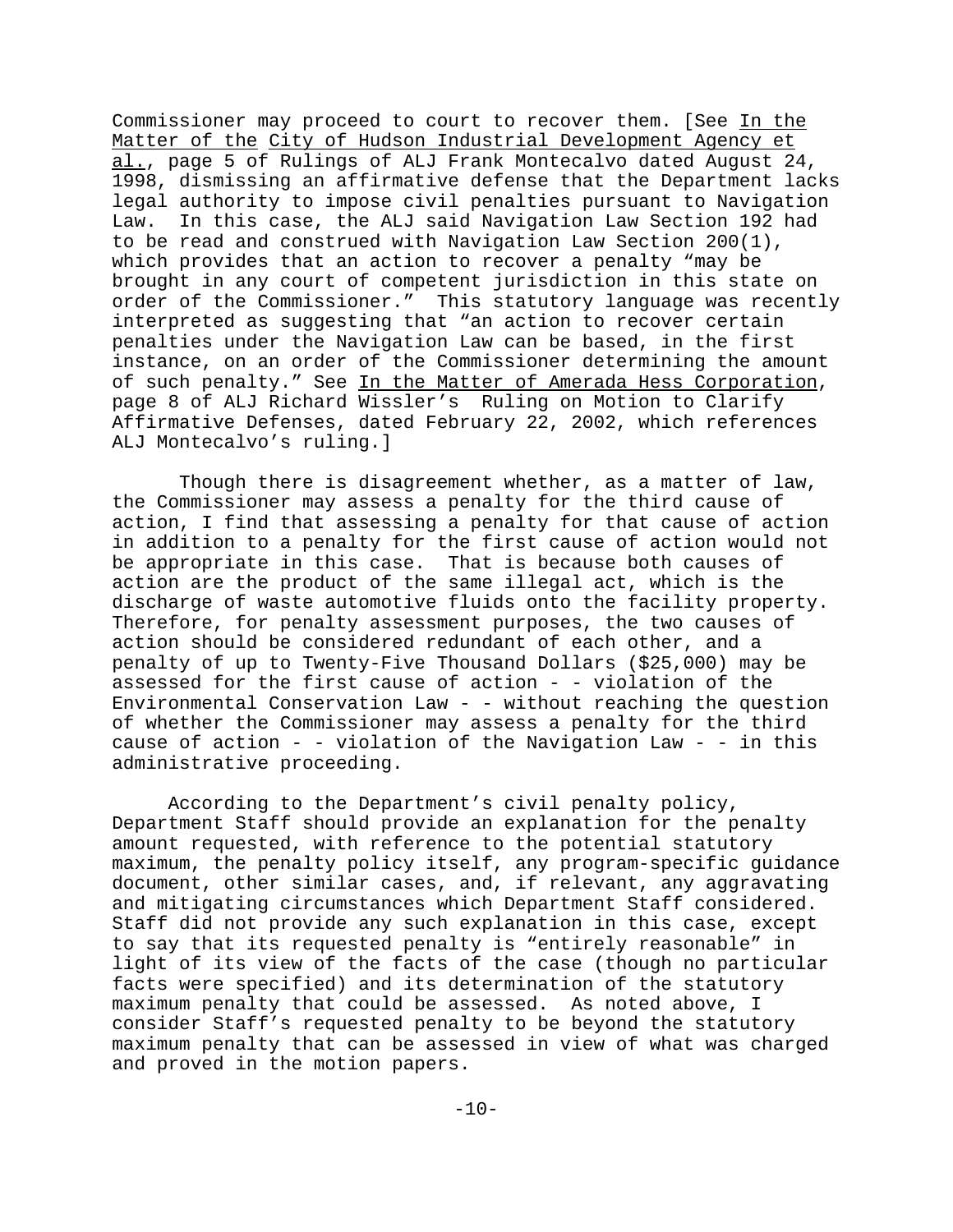Staff's failure to provide an adequate explanation for its requested penalty does not prevent me from making my own recommendation based on the civil penalty policy and certain undisputed facts that are relevant to penalty assessment. For instance, it is established through the criminal conviction that the violation of the ECL was due to the Respondent's criminal negligence, meaning that he failed to perceive a substantial and unjustifiable risk associated with his conduct, constituting a gross deviation from the standard of care a reasonable person would observe in his situation. [See definition of "criminal negligence" in Penal Law Section 15.05]. While it would be more serious if the violation was due to knowing or intentional conduct, the Respondent's criminal negligence still warrants assessment of some penalty, given the control he exercised over site activities and the foreseeability of groundwater contamination in the absence of secondary containment of waste fluids.

Assessment of some penalty is also warranted given the economic benefit the Respondent accrued from operating a car crushing business in the absence of secondary containment. Unfortunately, the amount of that benefit cannot be quantified because proof necessary to do so is absent from Staff's motion papers. There is no evidence even as to how long the Respondent was operating without secondary containment, though, because the violations were incidental to the conduct of his business, one can presume that petroleum and other automotive waste products were being released to the environment for some period before Department Staff, answering a complaint about an oil spill, came to the site on March 14, 2000.

Under the circumstances of this case, I recommend an assessed civil penalty of Seven Thousand Five Hundred Dollars (\$7,500), to be assessed in relation to the first cause of action. This recognizes that the Respondent's conduct, while criminally negligent, was not demonstrated to be knowing or intentional, and that the Respondent was able to secure at the least some modest economic benefit by failing to install secondary containment. While there is some demonstration of environmental harm due to soil contamination, there is no indication that the contamination extended beyond the site and cannot be fully remediated. The lack of severe or irremediable environmental harm should be accounted for in the penalty assessment, on the understanding that, in general, maximum penalties should be reserved for the most serious violations of the ECL.

While an assessed penalty of Seven Thousand Five Hundred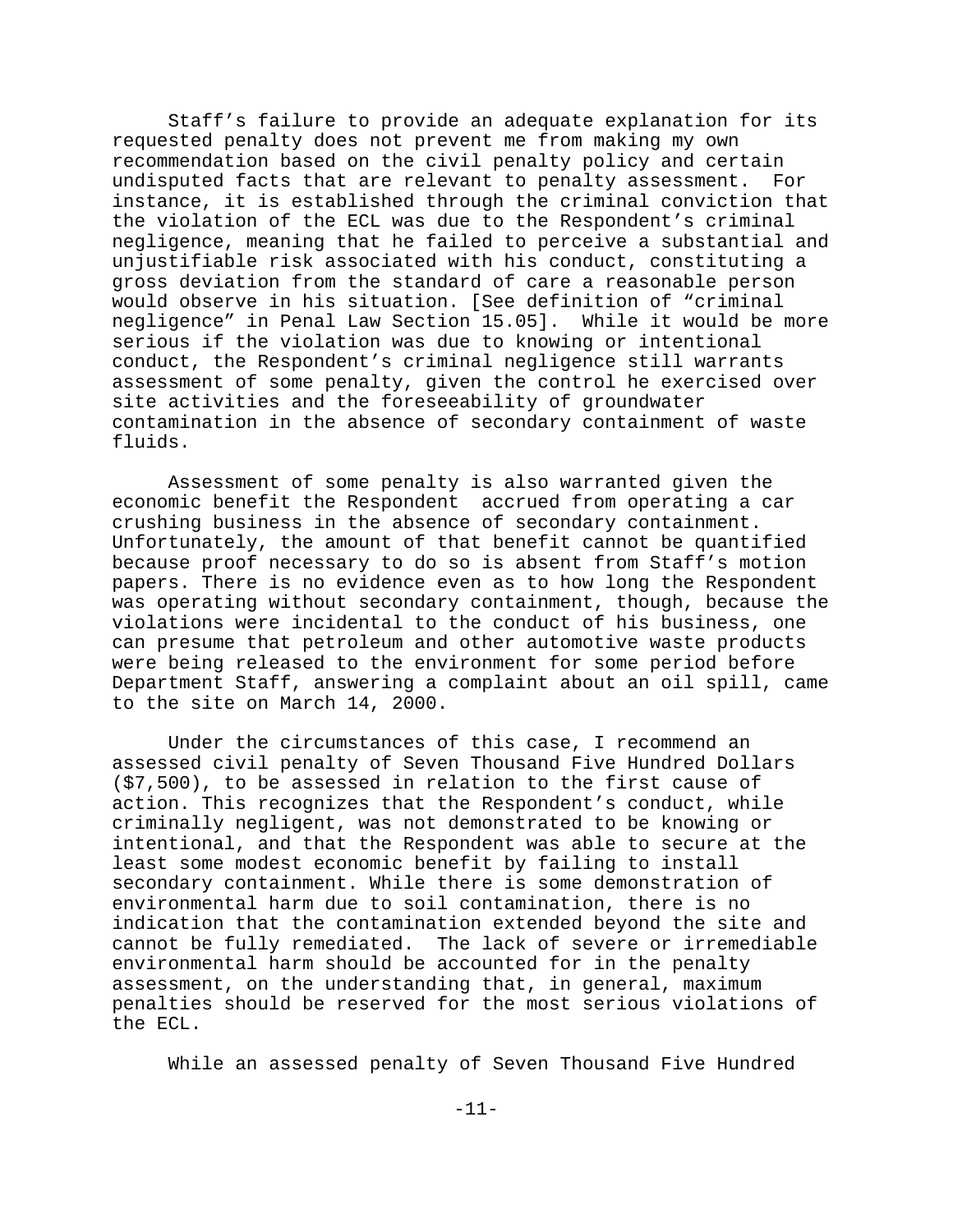Dollars (\$7,500) is appropriate in this case, it is also warranted to permanently suspend penalty payment provided that the Respondent completes a timely remediation of the site and takes appropriate steps, identified in DEC Staff's motion papers, to prevent future pollution from his business operations.(The particulars of Staff's requests on these points are contained in an affidavit of Department spills engineer John O'Mara.) The Respondent's meeting these goals - - timely remediation and prevention of future violations - - should be the Department's key concern at this point, given that the Respondent already has been punished criminally for his behavior. Payment of additional penalties regardless of whether timely remediation occurs would not account for the fact that the Respondent already has been fined Seventeen Thousand Five Hundred Dollars (\$17,500) for his wrongdoing and has incurred significant costs to remove contaminated soil from his property. Though Department Staff indicates that the Respondent, as part of his probation, is already proceeding with the compliance action Department Staff is seeking, connecting that action to the permanent suspension of the assessed civil penalty provides some additional inducement for the Respondent to get the work done.

Department Staff also proposes that the Respondent be directed to remediate the site as an independent obligation under any order the Commissioner may issue. While Staff requests that such work be done "pursuant to applicable provisions of the ECL," no particular provisions have been cited, and I find none that would authorize what Staff is seeking. On the other hand, there is apparent authority under Navigation Law Section 176(2)(a), which provides that upon the occurrence of a discharge of petroleum, the Department may either clean up and remove the discharge itself "or may, at its discretion, direct the discharger to promptly cleanup and remove the discharge."

Requiring timely remedial action under a Commissioner's order opens the door to additional civil penalties if the order is violated. Such penalties could be sought in an administrative action, freeing the Department from having to seek relief in the context of the criminal proceeding.

## - - Disposition of Second Cause of Action

As discussed above, the motion for order without hearing must be denied with regard to the second cause of action because Department Staff did not provide evidence that the Respondent lacked a SPDES permit. Assuming the Department has such evidence, this defect could be cured by remanding this cause of action for a hearing. However, to do so would be wasteful if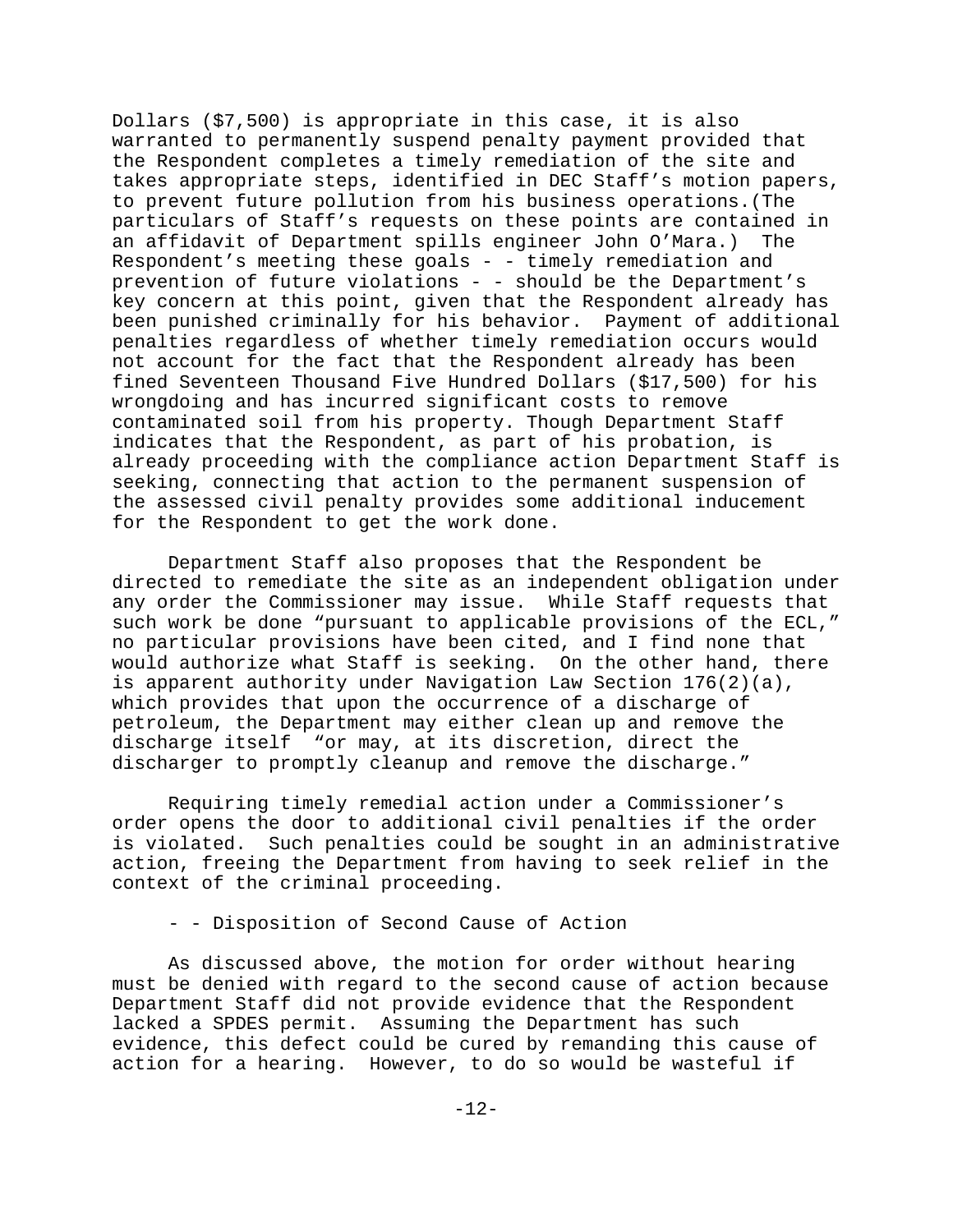proving the charge would not warrant additional relief beyond what is recommended in this report.

The second cause of action stems from the same illegal act as the first and third causes of action, and, as with those causes of action, the Respondent may be held liable for a penalty not to exceed Twenty-Five Thousand Dollars (\$25,000) upon proof of the violation. If, as I argue, separate penalties are not appropriate for the first and third causes of action, a separate penalty for the second cause of action is similarly unwarranted. To avoid a hearing that at this point would be pointless in terms of supplementing the appropriate relief, I recommend that the second cause of action be dismissed so the Commissioner can now issue a final order concluding this matter.

#### **CONCLUSIONS**

1. On March 14, 2000, the Respondent, in operation of his automobile dismantling and crushing facility, L & L Scrap Metals, at 1009 Lower South Street in Peekskill, New York, discharged waste automotive fluids, including oil and gasoline, from a car crusher into the waters of the state, in violation of ECL Section 17-0501.

2. Also on this date, the Respondent, in operation of the facility, discharged petroleum (consisting of oil and gasoline) to the environment in violation of Section 173 of the Navigation Law.

3. Department Staff is entitled to summary judgment on these violations, which are stated in the first and third causes of action in its complaint.

4. Department Staff has not established a prima facie case for its second cause of action alleging discharge without a SPDES permit in violation of ECL Section 17-0803 and 6 NYCRR 751.1. That cause of action warrants dismissal, though if it is not dismissed, it should be the subject of a hearing.

5. Also warranting dismissal are all allegations of separate violations occurring on March 20, 2000, since there is no evidence to support them.

6. In its prayer for relief, Department Staff has requested an order directing that the Respondent be found in violation of Articles 17 and 27 of the ECL, as well as Article 12 of the Navigation Law. No violation of ECL Article 27, or of the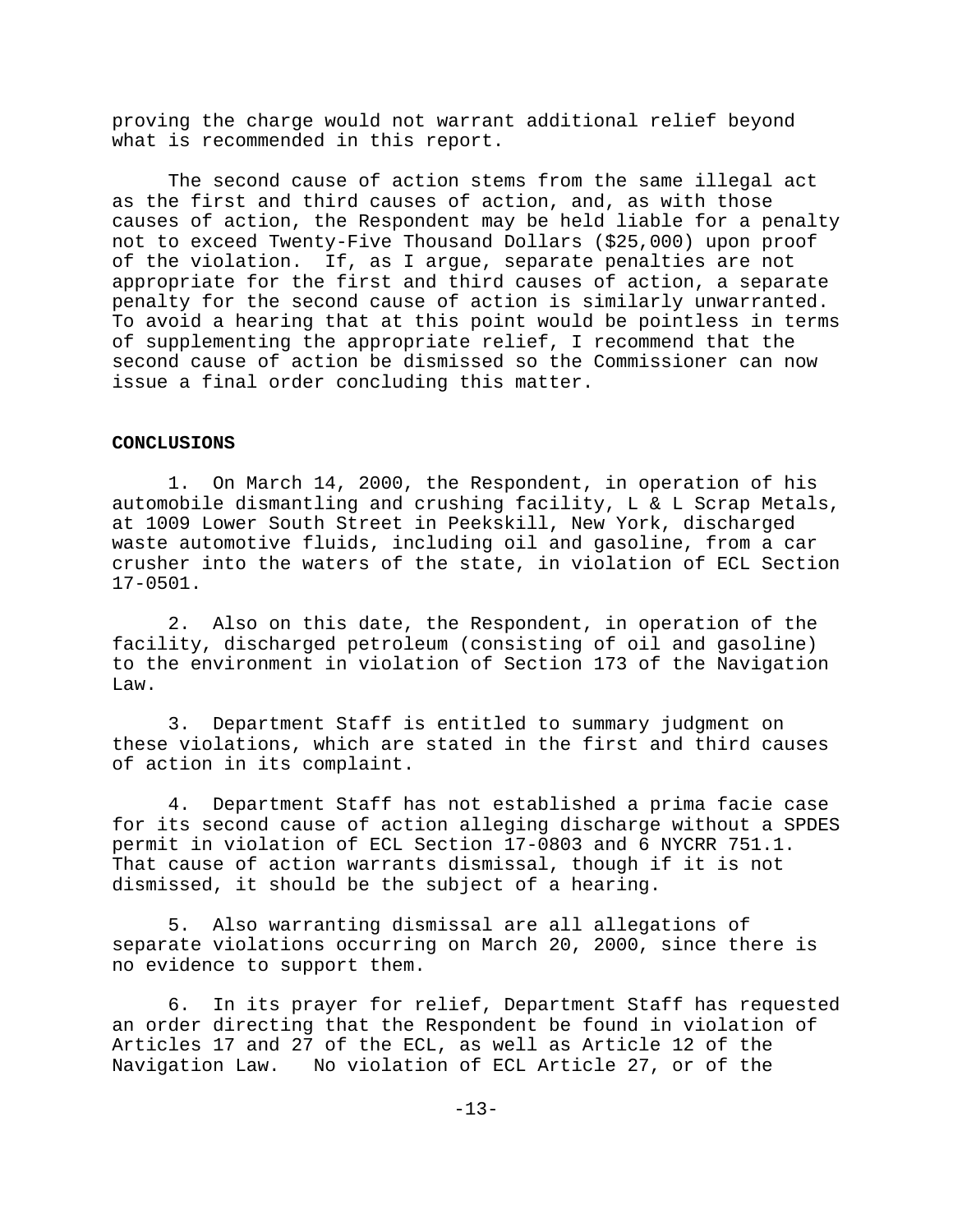regulations promulgated pursuant thereto, has been alleged, let alone established.

#### **RECOMMENDATIONS**

I make the following recommendations in this matter:

- - Site Remediation

The Commissioner should order the Respondent to undertake steps recommended by Department Staff to complete remediation of his property, based on authority in Navigation Law Section 176(2)(a).

More particularly, consistent with the terms of his criminal probation, the Respondent should be directed to complete a site cleanup by November 13, 2002. This cleanup should be done in accordance with the requirements of the Respondent's remedial work plan dated March 5, 2001, which has been approved by Department Staff.

Within 30 days of receipt of a Commissioner's order, the Respondent should submit an interim report identifying the plan phases that have been completed, describing activities conducted and findings resulting from the work. Within 30 days of completion of the site cleanup, the Respondent should submit to the Department a final report and signed statement, certified and stamped by a professional engineer licensed in New York, that the work was done in a manner required by the work plan. The Respondent should submit with the certification receipts for disposal of waste confirming that all contaminated soils, sorbents, and screened materials have been transported by a licensed waste hauler to a Department-approved disposal facility as determined appropriate by sample results.

- - Civil Penalty

 The Respondent should also be assessed a civil penalty of Seven Thousand Five Hundred Dollars (\$7,500) in relation to the first cause of action, pursuant to ECL Section 71-1929(1). However, payment of that penalty should be permanently suspended provided that the Respondent completes the site cleanup by November 13, 2002, and, within 30 days of service of an order in this matter, undertakes the following steps recommended by Department Staff to prevent future pollution:

(1) Institution, implementation and provision to the